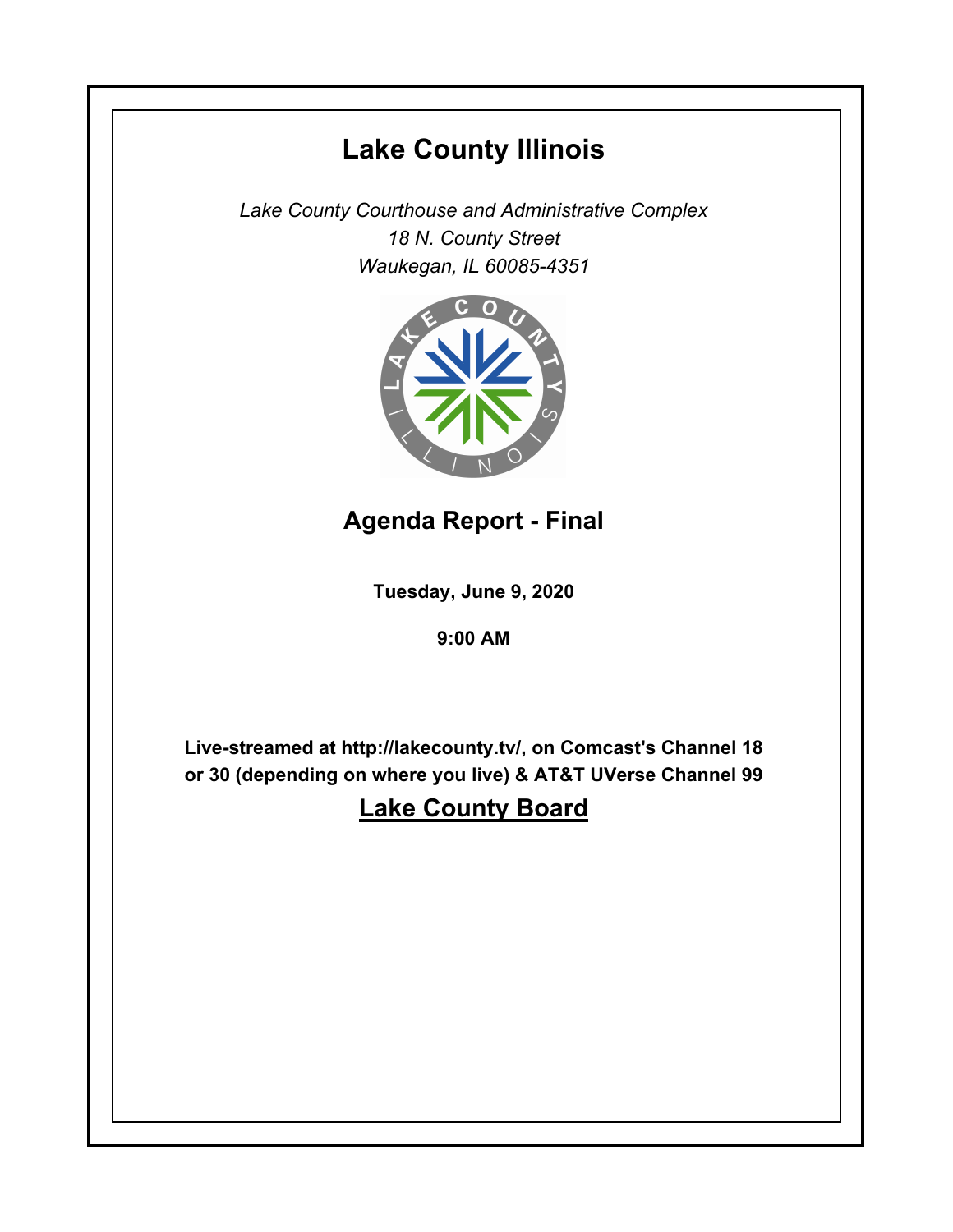**To comply with social distancing requirements and Governor Pritzker's stay-at-home order, this meeting will be live-streamed at http://lakecounty.tv/ and on Comcast's network, Channel 18 or 30 (depending on where you live) and AT&T Channel 99.**

**Public comments are welcomed and encouraged. Public comments received by 9:00 a.m., Tuesday, June 9, 2020 will be read at the beginning of the meeting under Public Comment in the order they are received. Comments received during the meeting will be held until the end of the meeting. Please note: A total of 30 minutes will be permitted for Public Comment and no more than three minutes per public comment pursuant to the County Board Rules of Order and Operational Procedures. All comments received will be included in the County Board meeting minutes regardless of whether they are read aloud at the meeting.**

**PUBLIC COMMENTS shall be emailed to CountyBoard@lakecountyil.gov with the following information:**

- **\* Subject Title: County Board Meeting Public Comment**
- **\* Name**
- **\* Street Address (Optional)**
- **\* City, State (Optional)**
- **\* Phone (Optional)**
- **\* Organization, agency, etc. being represented. (If representing yourself, put "Self")**
- **\* Topic or Agenda Item Number followed by Public Comment.**

**Public with no access to email may leave a message with the County Board Office at 847-377-2300.**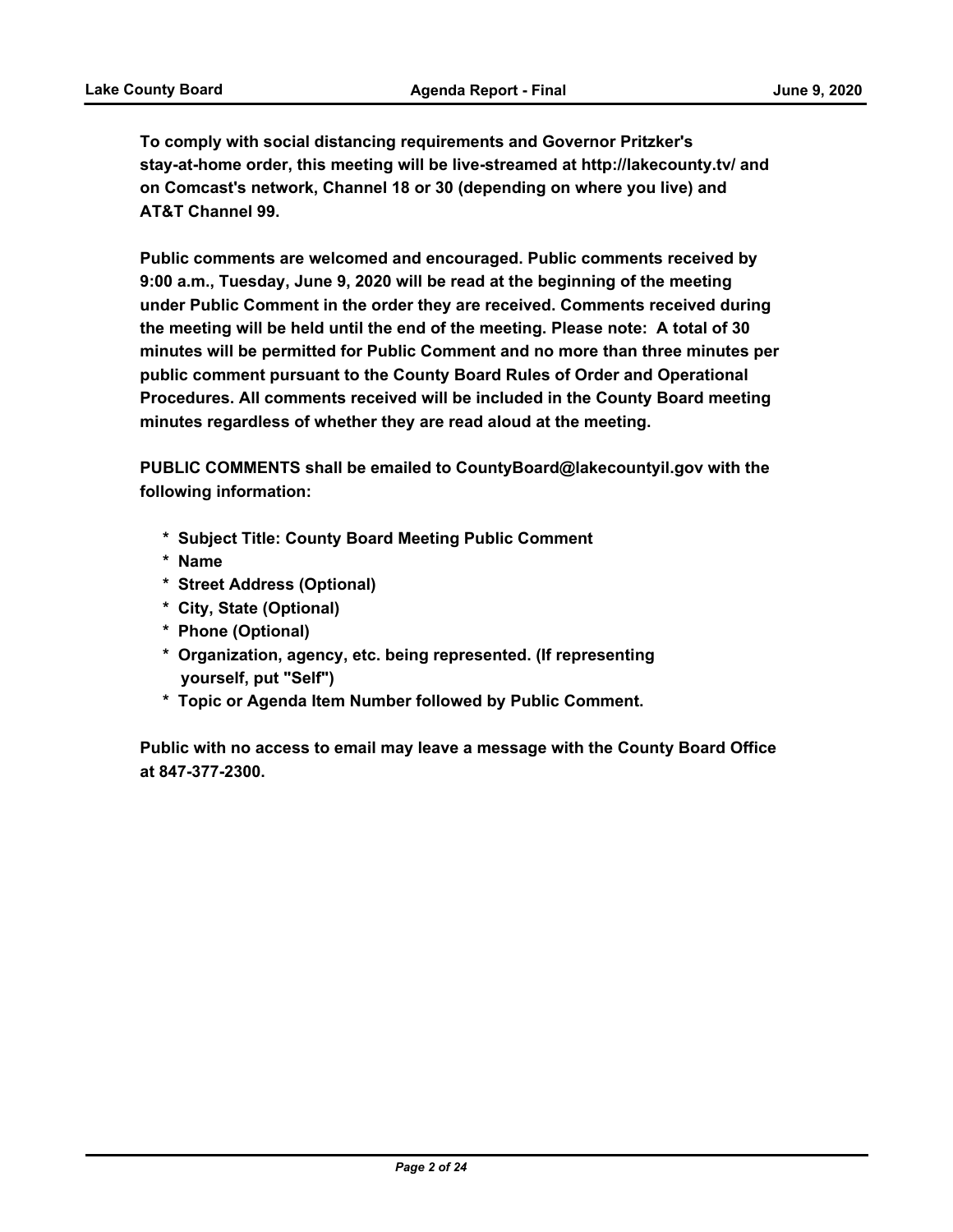# **CALL TO ORDER**

**MOMENT OF SILENCE**

**PLEDGE OF ALLEGIANCE**

**ROLL CALL OF MEMBERS**

**ADDENDA TO THE AGENDA**

## **SPECIAL RECOGNITION/PRESENTATIONS**

#### **1 [20-0788](http://lakecounty.legistar.com/gateway.aspx?m=l&id=/matter.aspx?key=19797)**

Special recognition celebrating June as LGBTQ Pride Month.

*Attachments:* [LGBTQ Pride Month 2020.pdf](http://lakecounty.legistar.com/gateway.aspx?M=F&ID=4ed36168-2fe8-48f5-a096-b8dbb57a0e33.pdf)

## **PUBLIC COMMENT (ITEMS NOT ON THE AGENDA)**

**CHAIR'S REMARKS**

**OLD BUSINESS**

**NEW BUSINESS**

## **CONSENT AGENDA (Items 2 - 40)**

#### **2 [20-0652](http://lakecounty.legistar.com/gateway.aspx?m=l&id=/matter.aspx?key=19661)**

Minutes from May 1, 2020 Special Call Meeting.

*Attachments:* [May 1, 2020 Special Call Meeting Minutes](http://lakecounty.legistar.com/gateway.aspx?M=F&ID=7908b41e-1810-4d11-be93-e499247fac2b.pdf)

**3 [20-0752](http://lakecounty.legistar.com/gateway.aspx?m=l&id=/matter.aspx?key=19761)** Minutes from May 12, 2020.

*Attachments:* [May 12, 2020 Meeting Minutes](http://lakecounty.legistar.com/gateway.aspx?M=F&ID=c22503b3-c549-439b-ab61-c6db2246ad92.pdf)

#### **4 [20-0770](http://lakecounty.legistar.com/gateway.aspx?m=l&id=/matter.aspx?key=19779)**

Minutes from May 29, 2020 Special Call Meeting.

*Attachments:* [May 29, 2020 Special Call Meeting Minutes](http://lakecounty.legistar.com/gateway.aspx?M=F&ID=c03e850e-71cb-40ff-b53d-6ebbd2b47b95.pdf)

## **CLAIMS AGAINST LAKE COUNTY, IL**

**5 [20-0776](http://lakecounty.legistar.com/gateway.aspx?m=l&id=/matter.aspx?key=19785)**

Report of Claims Against Lake County for the Month of May 2020.

*Attachments:* [May 2020 Payment Register](http://lakecounty.legistar.com/gateway.aspx?M=F&ID=8dd7375c-4198-48f6-b7a7-0b32f1d49cac.pdf)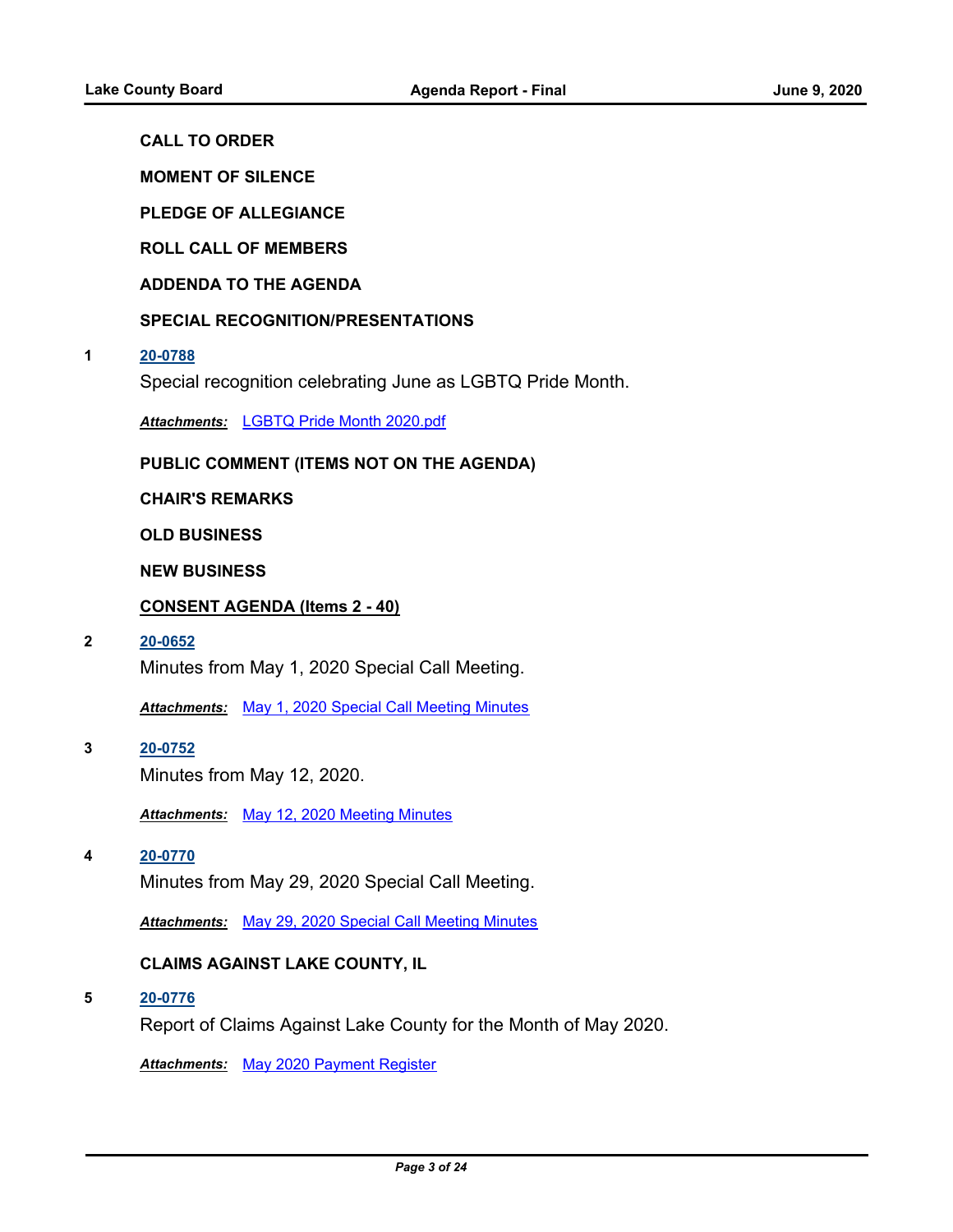#### **REPORTS**

## **6 [20-0590](http://lakecounty.legistar.com/gateway.aspx?m=l&id=/matter.aspx?key=19600)**

Report from John D. Idleburg, Sheriff, for the month of February 2020.

*Attachments:* [Report from John D. Idleburg, Sheriff, for the month of February 2020.](http://lakecounty.legistar.com/gateway.aspx?M=F&ID=c7782767-2713-4b6d-9f53-c7e2138a68d1.pdf)

**7 [20-0591](http://lakecounty.legistar.com/gateway.aspx?m=l&id=/matter.aspx?key=19601)**

Report from John D. Idleburg, Sheriff, for the month of March 2020.

*Attachments:* [Report from John D. Idleburg, Sheriff, for the month of March 2020.](http://lakecounty.legistar.com/gateway.aspx?M=F&ID=f24349b9-0713-425e-88d4-fff6592c3563.pdf)

#### **8 [20-0719](http://lakecounty.legistar.com/gateway.aspx?m=l&id=/matter.aspx?key=19727)**

Report from John D. Idleburg, Sheriff, for the month of April 2020.

*Attachments:* [Report from John D. Idleburg, Sheriff, for the month of April 2020](http://lakecounty.legistar.com/gateway.aspx?M=F&ID=832d9a89-ee3c-46bf-92ef-e938b4a555cf.pdf)

### **9 [20-0661](http://lakecounty.legistar.com/gateway.aspx?m=l&id=/matter.aspx?key=19670)**

Report from Mary Ellen Vanderventer, Recorder of Deeds, for the month of April 2020.

*Attachments:* [April 2020](http://lakecounty.legistar.com/gateway.aspx?M=F&ID=00cee5d9-46c9-481f-a87b-2ed4240eed08.pdf)

## **10 [20-0675](http://lakecounty.legistar.com/gateway.aspx?m=l&id=/matter.aspx?key=19682)**

Report from Erin Cartwright Weinstein, Clerk of the Circuit Court, for the month of April 2020.

*Attachments:* [County Board Report FY20 - 04 April 051420.pdf](http://lakecounty.legistar.com/gateway.aspx?M=F&ID=b7e9d9c2-452b-469c-9da7-ec953864c357.pdf)

#### **11 [20-0720](http://lakecounty.legistar.com/gateway.aspx?m=l&id=/matter.aspx?key=19728)**

Report from Joy Gossman, Public Defender, for the month of April 2020.

[04-20 Main](http://lakecounty.legistar.com/gateway.aspx?M=F&ID=57896c9e-391e-41cf-a97c-1dcb73fc51fe.pdf) *Attachments:*

[04-20 Main PTR](http://lakecounty.legistar.com/gateway.aspx?M=F&ID=f9355442-b4af-47d5-bc71-17fb8c7e9d48.pdf)

[04-20 JUV Main](http://lakecounty.legistar.com/gateway.aspx?M=F&ID=14948424-56db-432d-8076-433e8b0193de.pdf)

[04-20 JUV PTR](http://lakecounty.legistar.com/gateway.aspx?M=F&ID=28cac3a8-b3e4-47b7-893f-97009b698a93.pdf)

# **12 [20-0584](http://lakecounty.legistar.com/gateway.aspx?m=l&id=/matter.aspx?key=19594)**

Report from Holly Kim, Treasurer, for the month of November 2019.

Attachments: [Cash & Investment Nov 2018.pdf](http://lakecounty.legistar.com/gateway.aspx?M=F&ID=e8959789-2943-435d-b1e8-2755d5373769.pdf)

[Cash & Investment Nov 2019.pdf](http://lakecounty.legistar.com/gateway.aspx?M=F&ID=c35b3ab8-727f-41a6-b616-5b7cc8fb2512.pdf)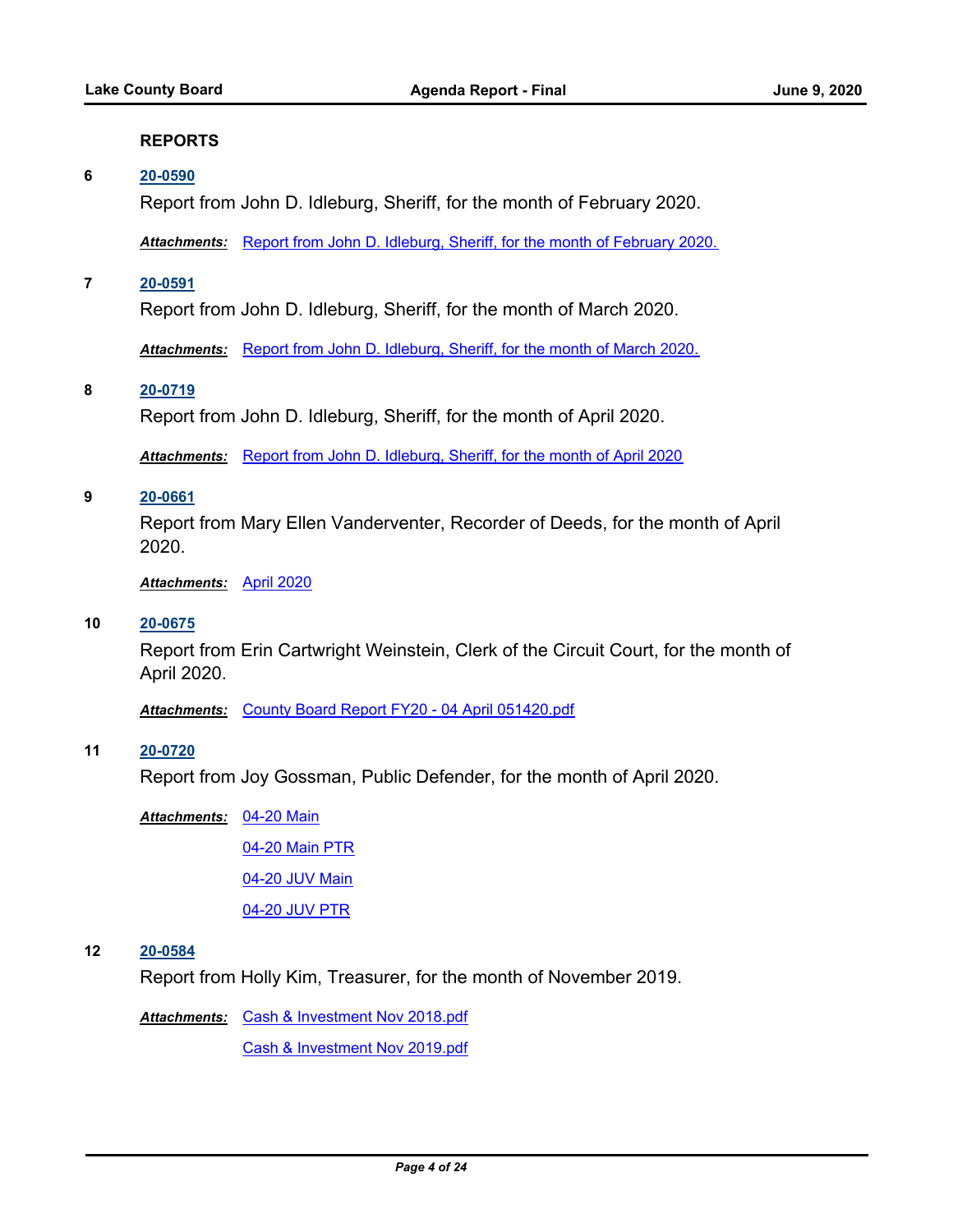## **REAPPOINTMENTS**

## **13 [20-0774](http://lakecounty.legistar.com/gateway.aspx?m=l&id=/matter.aspx?key=19783)**

Resolution providing for the reappointments of Richard McGill and Timothy Gertz as trustees of the Wauconda Fire Protection District.

Attachments: [Timothy Gertz Resume](http://lakecounty.legistar.com/gateway.aspx?M=F&ID=2b563d02-efad-4625-bb59-272d55c424f6.pdf)

**[Richard McGill Resume](http://lakecounty.legistar.com/gateway.aspx?M=F&ID=ae37381b-ef85-414e-98b8-015d08dc9392.pdf)** 

# **14 [20-0775](http://lakecounty.legistar.com/gateway.aspx?m=l&id=/matter.aspx?key=19784)**

Resolution providing for the reappointments of Douglas Jaeger and Michael Ruchti as members of the Public Water District.

Attachments: [Douglas Jaeger Resume](http://lakecounty.legistar.com/gateway.aspx?M=F&ID=4b9e689c-8317-4bd4-9dd8-ac46071a933b.pdf)

[Michael Ruchti Resume](http://lakecounty.legistar.com/gateway.aspx?M=F&ID=795ff4c6-b0ea-4658-a5e4-c6742b742845.pdf)

#### **15 [20-0786](http://lakecounty.legistar.com/gateway.aspx?m=l&id=/matter.aspx?key=19795)**

Resolution providing for the reappointment of Diane Hewitt as an alternate member of the Solid Waste Agency of Lake County (SWALCO).

# **LAW AND JUDICIAL COMMITTEE**

## **16 [20-0685](http://lakecounty.legistar.com/gateway.aspx?m=l&id=/matter.aspx?key=19692)**

Joint resolution authorizing the renewal of the Lake County Children's Advocacy Center's Victim of Crime Act (VOCA) victim advocate grant program, awarded by the Children's Advocacy Centers of Illinois (CACI) for Fiscal Year (FY) 2021, including grant funding of \$260,967, which is an increase of \$27,961 from FY 2020.

- · In 1999, the Lake County Children's Advocacy Center implemented two victim advocate grants, which have been renewed each year since, to supplement funding for two victim advocates, one being bilingual.
- · In 2016, both grant programs were combined into one contract, and in 2017, funding for an additional victim advocate position was added.
- · This grant is for the period of July 1, 2020 through June 30, 2021 and funds a portion of the salary and benefits for three victim advocates housed at the Lake County Children's Advocacy Center along with additional program costs.
- · The victim advocates provide comprehensive, supportive services to child victims and their non-offending family members, throughout the court process.
- · Program goals include providing advocacy services for child victims of abuse and their non-offending family members, preventing re-victimization of children through education, providing emotional support and maintaining the current staff of victim advocates in order to provide efficient services to abused children.
- · Sources of funding include federal funds in the amount of \$260,967 for partial salary and benefits for the victim advocates assigned to the grant program.
- · The Lake County Children's Advocacy Center provides any additional salary, fringe benefits or program costs by reimbursing the State's Attorney's Office. No County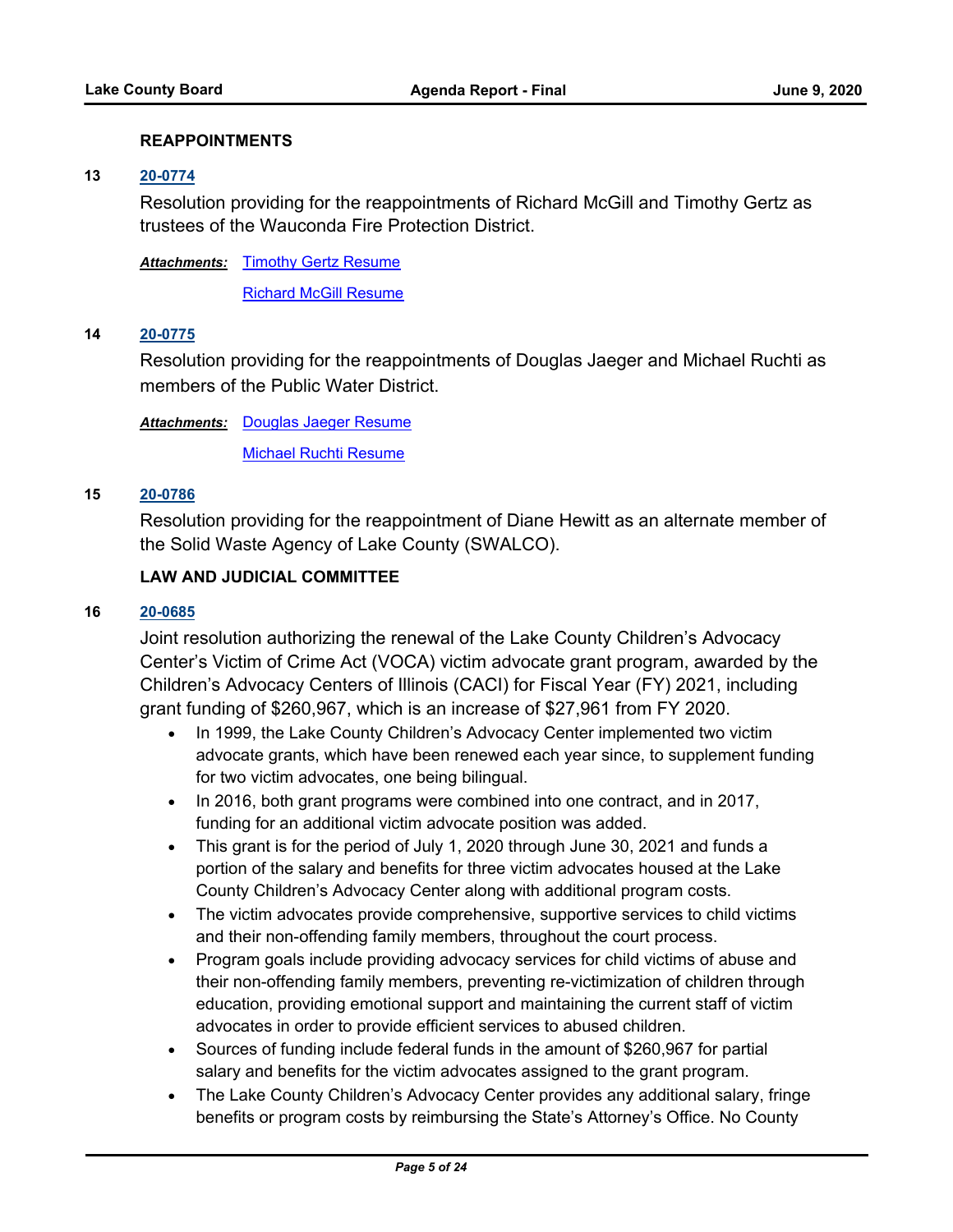funding is required for this program.

# *Attachments:* [Funding Renewal Email](http://lakecounty.legistar.com/gateway.aspx?M=F&ID=8c0a5e98-89b5-496a-85a0-c9850fe369d3.pdf)

## **17 [20-0686](http://lakecounty.legistar.com/gateway.aspx?m=l&id=/matter.aspx?key=19693)**

Joint resolution authorizing the renewal of the Lake County Children's Advocacy Center's victim advocate grant program, awarded by the Department of Children & Family Services (DCFS) for Fiscal Year (FY) 2021, including \$86,094 in grant funding, which includes an increase of \$5,714 from SFY 2020.

- · DCFS grant funding to provide partial salary for a victim advocate at the Lake County Children's Advocacy Center began prior to 1998 and has been renewed each year since.
- · This grant is for the period of July 1, 2020 through June 30, 2021 and funds a portion of the salary and benefits for one victim advocate housed at the Lake County Children's Advocacy Center, supplies and printing costs.
- · The victim advocate provides comprehensive, supportive services to child victims and their non-offending family members, throughout the court process.
- · Program goals include providing advocacy services for child victims of abuse and their non-offending family members, providing a digitally recorded interview in a child friendly location, providing mental health referrals, providing emotional support, conducting protocol reviews and Multidisciplinary Team (MDT) case meetings, and preventing re-victimization of children through education.
- · Sources of funding include state funds in the amount of \$86,094 for partial salary and benefits of the victim advocate assigned to the grant program, supplies and printing costs.
- · The Children's Advocacy Center provides any additional salary costs by reimbursing the State's Attorney's Office.

*Attachments:* [DCFS CAC Funding Increase Email](http://lakecounty.legistar.com/gateway.aspx?M=F&ID=d400f4b8-eb28-4f3a-aaf9-89c89aef4bad.pdf)

## **18 [20-0659](http://lakecounty.legistar.com/gateway.aspx?m=l&id=/matter.aspx?key=19668)**

Joint resolution authorizing an emergency appropriation in the amount of \$50,000 in funding from the Illinois Department of Healthcare and Family Services and the approval of the renewal of Intergovernmental Agreement No. 2018-55-024-IGA-D for the Nineteenth Judicial Circuit's Access and Visitation Program for Fiscal Year (FY) 2021.

- · The Nineteenth Judicial Circuit receives grant funding from the Illinois Department of Healthcare and Family Services to provide mediation services for never-married parents involved in visitation and custody-related disputes in an effort to increase child support collections from this population.
- · The state would like to continue funding the Nineteenth Judicial Circuit's program in the amount of \$50,000 for FY 2021. This is an increase of \$5,000.
- · This access and visitation grant does not require matching funds.
- · From July 2018 through June 2019, this program conducted 311 mediations.

*Attachments:* [2021-55-024-IGA D AV Nineteenth Judicial Circuit Crt FINAL](http://lakecounty.legistar.com/gateway.aspx?M=F&ID=4e1e8a90-8129-4e1d-a139-3aef29a9f3b8.pdf)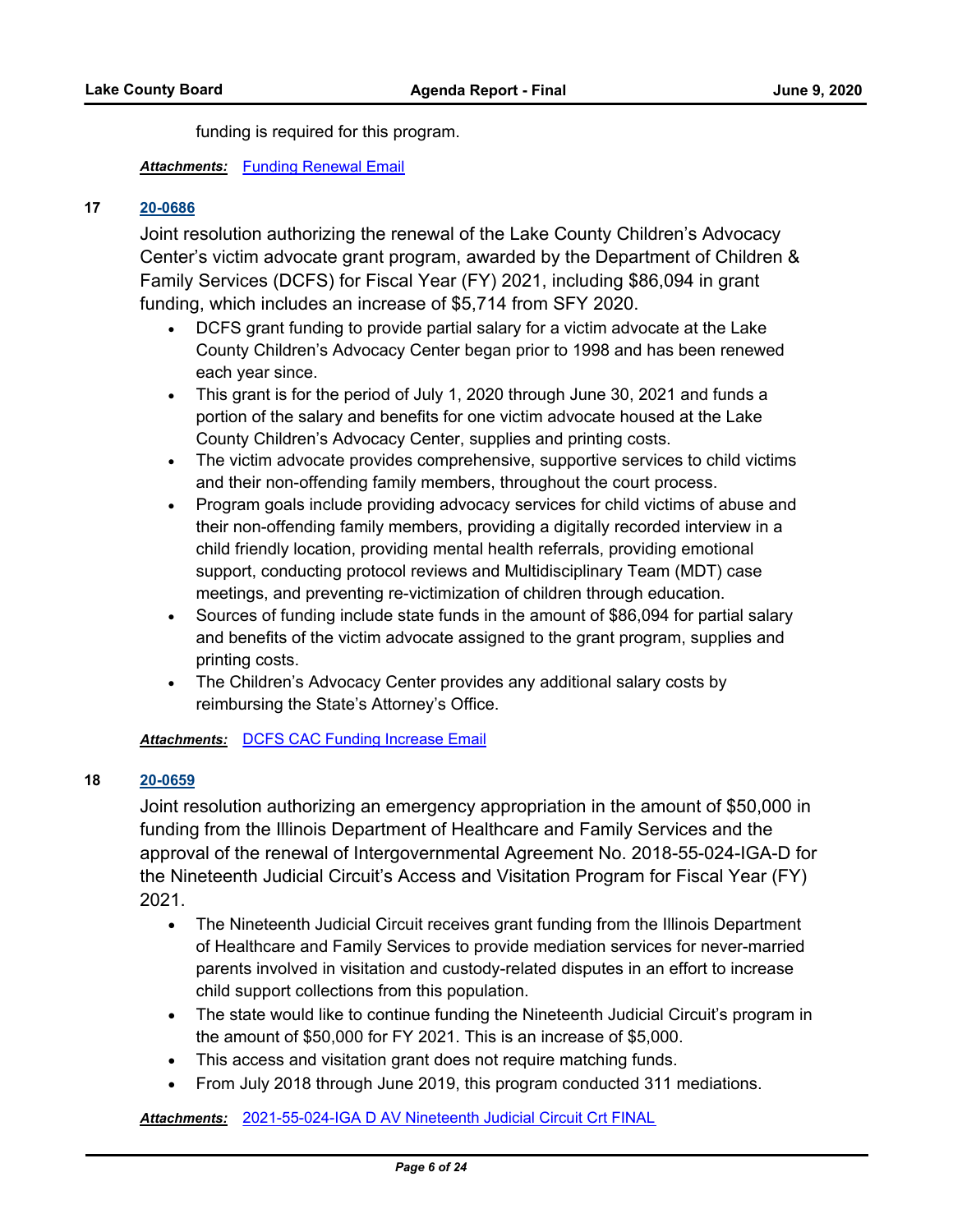## **19 [20-0710](http://lakecounty.legistar.com/gateway.aspx?m=l&id=/matter.aspx?key=19717)**

Joint resolution authorizing a contract with Chicago Parts and Sound, LLC, Tinley Park, Illinois, in the estimated annual amount of \$357,763 for vehicle accessories and the outfitting of 42 replacement squad cars in the Lake County Sheriff's Office.

- · The current contract for vehicle accessories and outfitting for the Lake County Sheriff's Office will expire on July 10, 2020.
- · The initial year of the contract provides vehicle accessories and outfitting for 4 -Chevy Tahoes, seven Ford Expeditions, one Ford Explorer, three Ford F150's, and 27 Ford Utility vehicles.
- · The contract allows for unit pricing for accessories, installation costs and delivery and provides an option for four one-year renewals.
- · An Invitation to Bid was issued and invitations were extended to 31 vendors.
- · Bids were received from four vendors ranging from \$357,763 to \$405,457 and Chicago Parts and Sound, LLC was determined to be the lowest responsive and responsible bidder.

## **Attachments:** [Bid Tabulation Final.pdf](http://lakecounty.legistar.com/gateway.aspx?M=F&ID=b75cfc1a-a467-462e-92f7-a31d1ec1be8f.pdf)

[Chicago Parts and Sound Vendor Disclosure Form](http://lakecounty.legistar.com/gateway.aspx?M=F&ID=1090bf02-2cb2-4da9-ad49-679788dc3aca.pdf)

[Award Information.pdf](http://lakecounty.legistar.com/gateway.aspx?M=F&ID=8ca69e8b-b523-4b6b-951e-f6039dab76ea.pdf)

## **20 [20-0749](http://lakecounty.legistar.com/gateway.aspx?m=l&id=/matter.aspx?key=19758)**

Joint resolution authorizing an emergency appropriation in the amount of \$58,008 in Coronavirus Emergency Supplemental Funding for the Bureau of Justice Assistance (BJA) Fiscal Year 2020 Coronavirus Supplemental Grant for personal protective equipment (PPE).

- · The BJA sought applications for the Coronavirus Emergency Supplemental Funding Program to provide funding to local units of government in preventing, preparing for, and responding to the coronavirus.
- · The Lake County Sheriff's Department applied for and was awarded \$58,008. Allowable expenses include supplies (such as gloves, masks, sanitizer) and the Sheriff's Department's expenses exceed the grant award for such personal protective equipment.
- · An emergency appropriation is necessary to receive the grant revenue and make the grant funds available for these purposes.

## *Attachments:* [JAG Grant appropriation.pdf](http://lakecounty.legistar.com/gateway.aspx?M=F&ID=b49cce2c-a718-4f77-b850-9a2e32d424c8.pdf)

## **HEALTH AND COMMUNITY SERVICES COMMITTEE**

## **21 [20-0714](http://lakecounty.legistar.com/gateway.aspx?m=l&id=/matter.aspx?key=19723)**

Joint resolution accepting the Health Resources and Services Administration grant and authorizing an emergency appropriation in the amount of \$103,435 for the Coronavirus Supplemental Funding.

· The \$103,435 Health Resources and Services Administration grant will be used to purchase Personal Protective Equipment, laptop computers, Zoom licenses, tent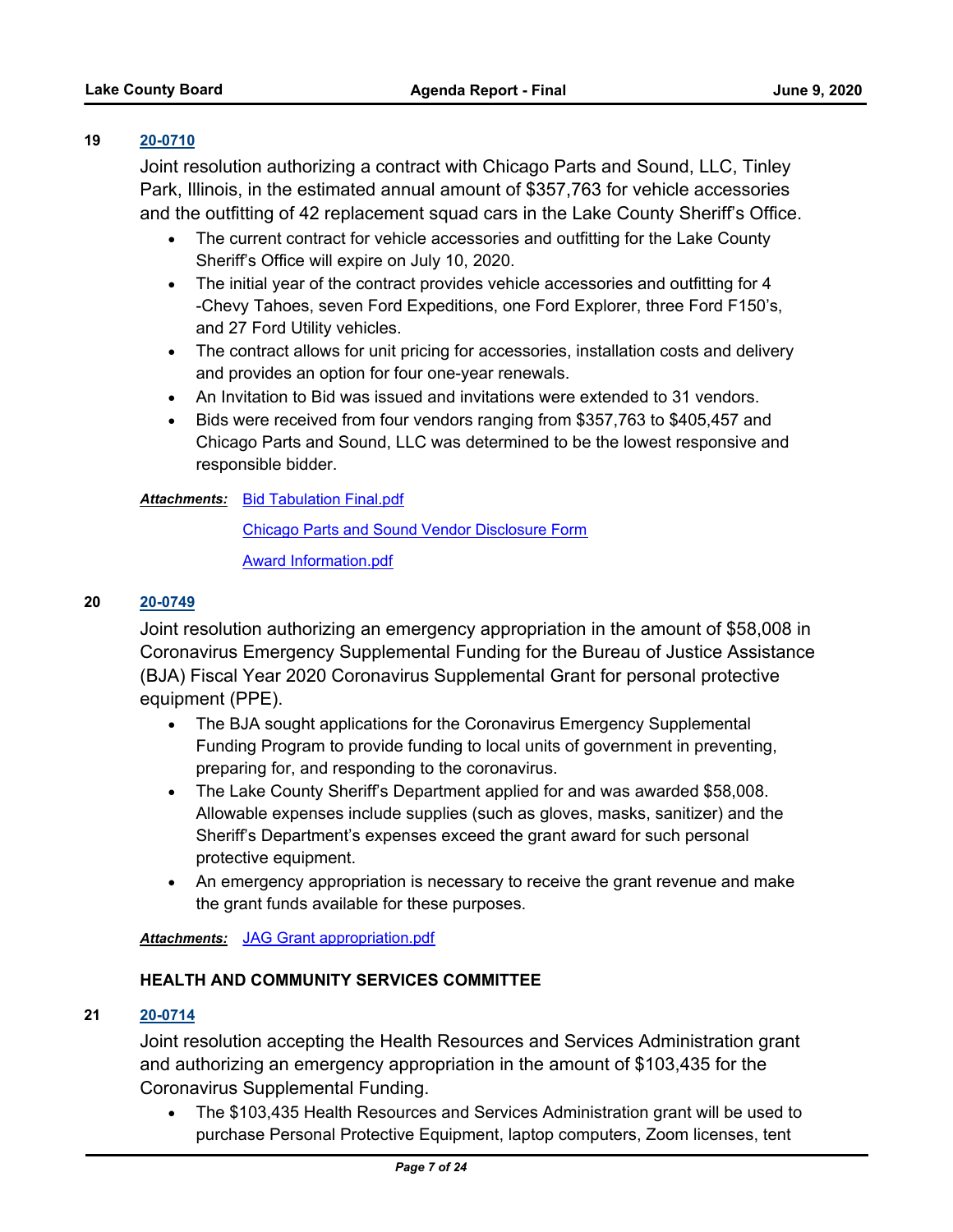set-up and rental, laboratory testing, and additional cleaning.

- · The \$103,435 in additional grant funding has not been previously appropriated because the grant resources were secured after the County's adoption of the Fiscal Year (FY) 2020 budget.
- · The grant award will be for the period March 15, 2020 through March 14, 2021.

## *Attachments:* [HRSA COVID-19 103K](http://lakecounty.legistar.com/gateway.aspx?M=F&ID=76314b5a-0ffd-47e4-926e-ce22d8abf676.pdf)

## **22 [20-0715](http://lakecounty.legistar.com/gateway.aspx?m=l&id=/matter.aspx?key=19724)**

Joint resolution accepting the Illinois Department of Human Services grant and authorizing an emergency appropriation in the amount of \$11,650 for the Special Supplemental Nutrition Program for Women, Infants and Children.

- · The \$11,650 Illinois Department of Human Services grant will be used to purchase computer supplies, a signature pad, card readers and scanners.
- · The \$11,650 in additional grant funding has not been previously appropriated because the grant resources were secured after the County's adoption of the Fiscal Year (FY) 2020 budget.
- · The grant award will be for the period July 1, 2019 through June 30, 2020.

## *Attachments:* [WIC \\$11K](http://lakecounty.legistar.com/gateway.aspx?M=F&ID=8a80af69-a805-4e83-9fcf-9611fb2a7597.pdf)

## **23 [20-0655](http://lakecounty.legistar.com/gateway.aspx?m=l&id=/matter.aspx?key=19664)**

Joint resolution authorizing renewal of the HOME Investment Partnership Program Consortium Lake County, the City of North Chicago and the City of Waukegan have formed a consortium since 1991 in order to take a more regional, collaborative approach to meeting affordable housing needs.

- · Lake County serves as the Lead Entity of the HOME Consortium and assumes overall responsibility for compliance with the HOME program requirements
- · Pursuant to HUD requirements, the HOME Consortium Agreement must be renewed every three years in order for all three jurisdictions to continue operating as a consortium.
- · The current agreement runs through the end of program year (PY) 2020 and the proposed agreement will cover PY 2021 through PY 2023.
- · The agreement has been reviewed by the Lake County States Attorney's Office.

*Attachments:* [HOME Consortium Agreement FY21-23 - v01 \(004\)](http://lakecounty.legistar.com/gateway.aspx?M=F&ID=4cb8628f-2598-42f3-8339-6e34403f8c83.pdf)

## **24 [20-0656](http://lakecounty.legistar.com/gateway.aspx?m=l&id=/matter.aspx?key=19665)**

Joint resolution authorizing an intergovernmental agreement for the provision of grant administration and management services for North Chicago Community Development Block Grant (CDBG) funds.

- · For the past six years (2014-2020), Lake County has provided grant administration and management services for the North Chicago CDBG program.
- · This intergovernmental agreement defines the roles and responsibilities for the County and the City for the implementation of the CDBG program.
- · Both the City of North Chicago and Lake County desire to continue this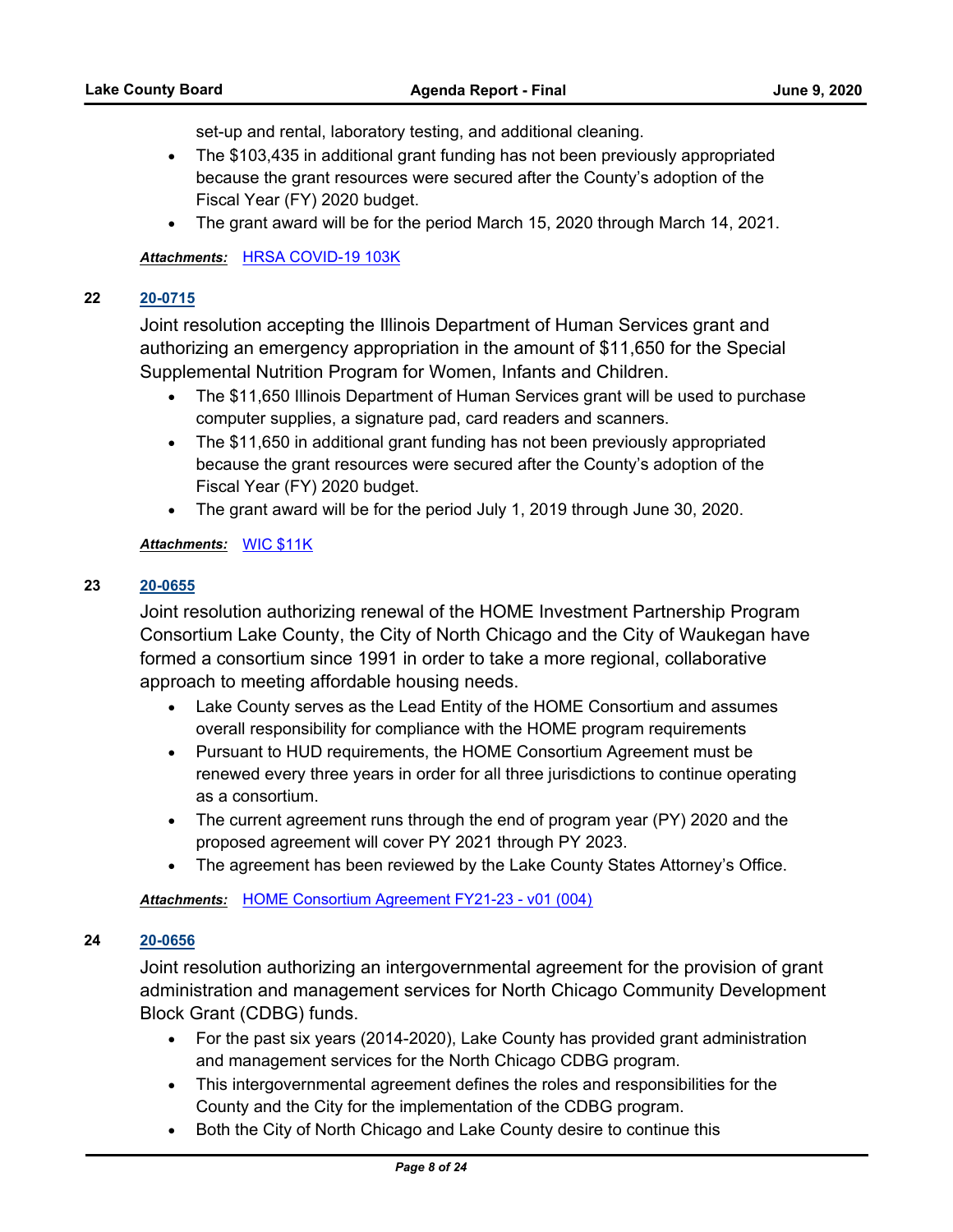arrangement for the next three years, which requires the approval of a third three-year agreement.

The agreement has been reviewed by the Lake County States Attorney's Office.

Attachments: Lake County N Chi Joint Agreement 2021-23

## **PUBLIC WORKS, PLANNING AND TRANSPORTATION COMMITTEE**

## **25 [20-0695](http://lakecounty.legistar.com/gateway.aspx?m=l&id=/matter.aspx?key=19702)**

Joint resolution authorizing a contract with A Lamp Concrete Contractors, Inc., Schaumburg, Illinois, in the amount of \$192,145.50 for concrete patching on various County highways, which will be improved under the Illinois Highway Code and appropriating \$230,600 of Motor Fuel Tax funds.

- Each year the County undertakes patching of its concrete pavements to preserve pavement life and surface quality, including repairing damaged manholes, catch basins, curbs, and gutters.
- · This patching and repairing is done on isolated sections of pavements and is included in the highway improvement program, but not listed individually.
- · There was a public call for bids, and a total of six bids were received, ranging from \$192,145.50 to \$599,500, and the lowest responsible bidder is A Lamp Concrete Contractors, Inc., in the amount of \$192,145.50.
- · This improvement is designated as Section 20-00000-10-GM.

Attachments: [20-0695 Bid Tab - 2020 Concrete Patching](http://lakecounty.legistar.com/gateway.aspx?M=F&ID=0fe69662-7b7f-4497-99b7-a200af6eeb35.pdf)

[20-0695 Vendor Disclosure, A Lamp Concrete Contractors](http://lakecounty.legistar.com/gateway.aspx?M=F&ID=d62d8120-4993-44f8-85d9-efd5d84a30ee.pdf)

[20-0695 Location Map, Concrete Patching \(Delany\)](http://lakecounty.legistar.com/gateway.aspx?M=F&ID=f60fcb36-45d4-4f0d-9436-d68fefdf745d.pdf)

[20-0695 Location Map, Concrete Patching \(Midlothian\)](http://lakecounty.legistar.com/gateway.aspx?M=F&ID=18a87905-cc0d-48e4-9e5a-dc305b8b88e5.pdf)

[20-0695 Location Map, Concrete Patching \(Washington and Peterson\)](http://lakecounty.legistar.com/gateway.aspx?M=F&ID=95fa93f1-5a30-48df-be0f-89b50c3a11ea.pdf)

# **26 [20-0696](http://lakecounty.legistar.com/gateway.aspx?m=l&id=/matter.aspx?key=19703)**

Joint resolution authorizing a contract with Superior Road Striping, Inc., Melrose Park, Illinois, in the amount of \$679,043.51 for the removal and replacement of pavement markings, and the removal and replacement of pavement markers on various County highways, which will be improved under the Illinois Highway Code for a total of 120.62 centerline miles, and appropriating \$815,000 of Motor Fuel Tax Funds.

- · The County maintains 302 total centerline miles of pavement markings and pavement markers for medians, lane lines, and cross walks.
- · This work will include the removal and replacement of pavement markings, and the removal and replacement of non-recessed and recessed pavement markers.
- · There was a public call for bids, and a total of three bids were received, ranging from \$679,043.51 to \$974,772.92, and the lowest responsible bidder is Superior Road Striping, Inc., in the amount of \$679,043.51.
- · This project is included in the highway improvement program, and designated as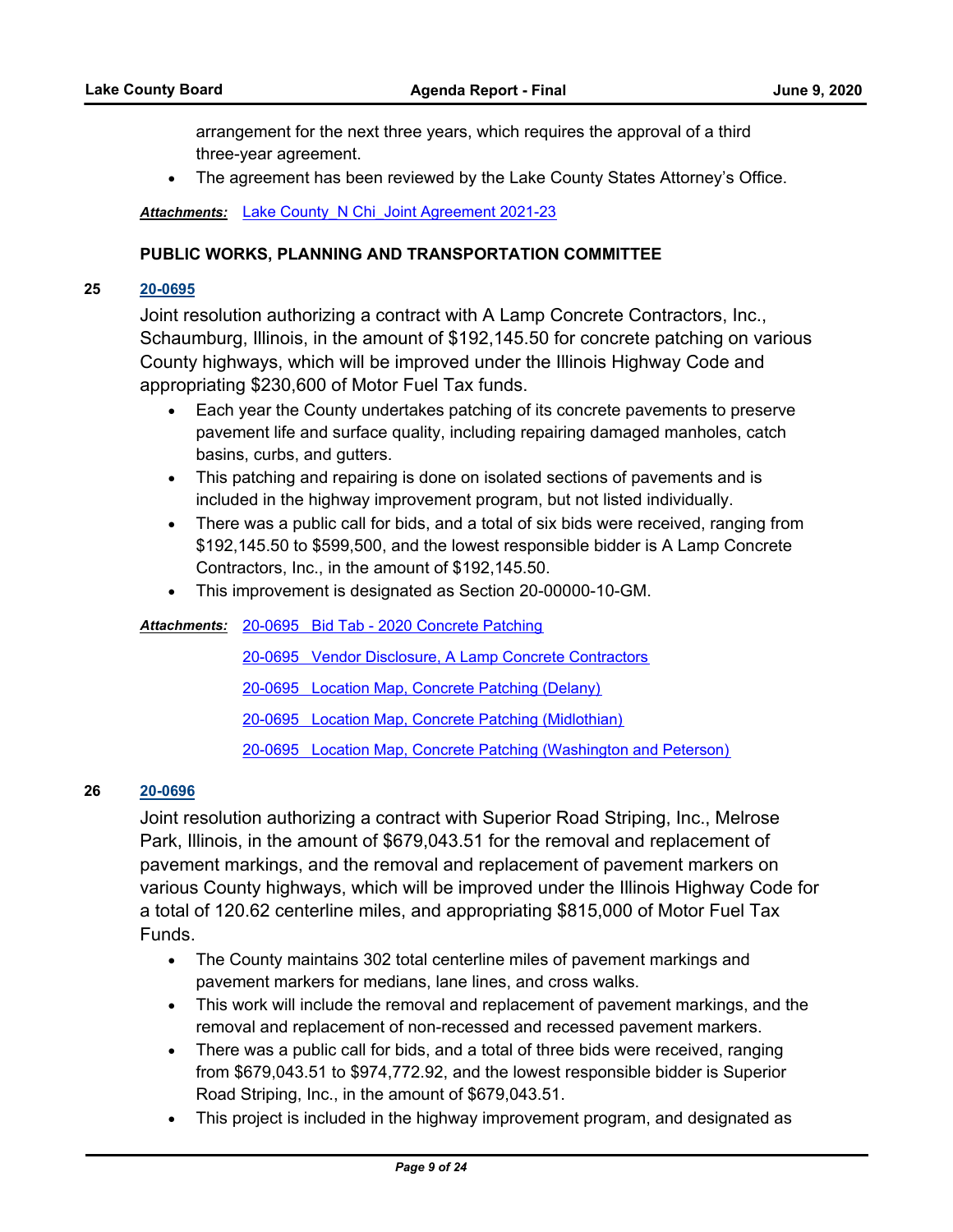Section 20-00000-15-GM.

Attachments: [20-0696 Bid Tab - 2020 Pavement Marking and Marker Replacement](http://lakecounty.legistar.com/gateway.aspx?M=F&ID=db6c29f4-0a4f-48a4-9f97-eb1aae199d57.pdf) [20-0696 Vendor Disclosure, Superior Road Striping Inc.](http://lakecounty.legistar.com/gateway.aspx?M=F&ID=05b34f29-7412-47e2-b781-f9dec457a639.pdf)

# **27 [20-0705](http://lakecounty.legistar.com/gateway.aspx?m=l&id=/matter.aspx?key=19712)**

Resolution renaming existing roadways in the area commonly known as Timberlake Estates and Meadowhill Subdivisions in unincorporated Cuba and Wauconda Townships.

- · This is the last phase of the County's dual addressing program.
- · It is desirous to rename the roads in this area to better facilitate address administration, reduce confusion for first responders, and improve overall wayfinding by establishing unique and non-repetitive road names.
- · Agency coordination has been ongoing and includes the local Homeowners Association's (HOA's), emergency services, and the Post Office.
- · The public notification process will begin upon approval by the County Board.
- · The name changes are anticipated to take place by July 1, 2020.

## [20-0705 Township Road Name Changes Exhibit 2](http://lakecounty.legistar.com/gateway.aspx?M=F&ID=39febadb-e49a-4df5-9f4d-561d7686da54.pdf) *Attachments:*

[20-0705 Location Map, Township Road Name Changes Exhibit](http://lakecounty.legistar.com/gateway.aspx?M=F&ID=82941d36-3729-48e5-82ec-57416569a4e4.pdf)

## **28 [20-0706](http://lakecounty.legistar.com/gateway.aspx?m=l&id=/matter.aspx?key=19713)**

Joint resolution to transfer property owned by Lake County, Trustee, located at 133 West Grand Avenue in the Village of Lake Villa to the Illinois Department of Transportation for highway purposes.

- · Lake County, Trustee, owns a parcel containing approximately 0.379 acres at 133 West Grand Avenue in Lake Villa, Illinois.
- · The excess parcel was acquired in 2018 for non-payment of property taxes and is not needed for current or future transportation improvements by the Lake County Division of Transportation.
- · This resolution authorizes the transfer of ownership of a portion of the parcel containing 0.001 acres in fee simple and grants a temporary easement containing 0.151 acres.
- · This resolution authorizes the Lake County Board to execute a quitclaim deed and temporary easement to the Illinois Department of Transportation for highway purposes.

[20-0706 Legal Descriptions\\_20200508113826](http://lakecounty.legistar.com/gateway.aspx?M=F&ID=107f0d22-f5cf-4ae8-8f38-f9ede6bacaf6.pdf) *Attachments:*

[20-0706 Location Map, Lake County Property Transfer to IDOT](http://lakecounty.legistar.com/gateway.aspx?M=F&ID=b8bab496-2713-4660-935f-0a34c36ab86d.pdf)

## **29 [20-0703](http://lakecounty.legistar.com/gateway.aspx?m=l&id=/matter.aspx?key=19710)**

Joint resolution authorizing an agreement with Cook County, Illinois, for the acquisition of necessary right-of-way in Lake County, by agreement or condemnation, and other associated right-of-way costs necessary to construct the Skokie Valley Bike Path Bridge over Lake Cook Road, at a maximum cost of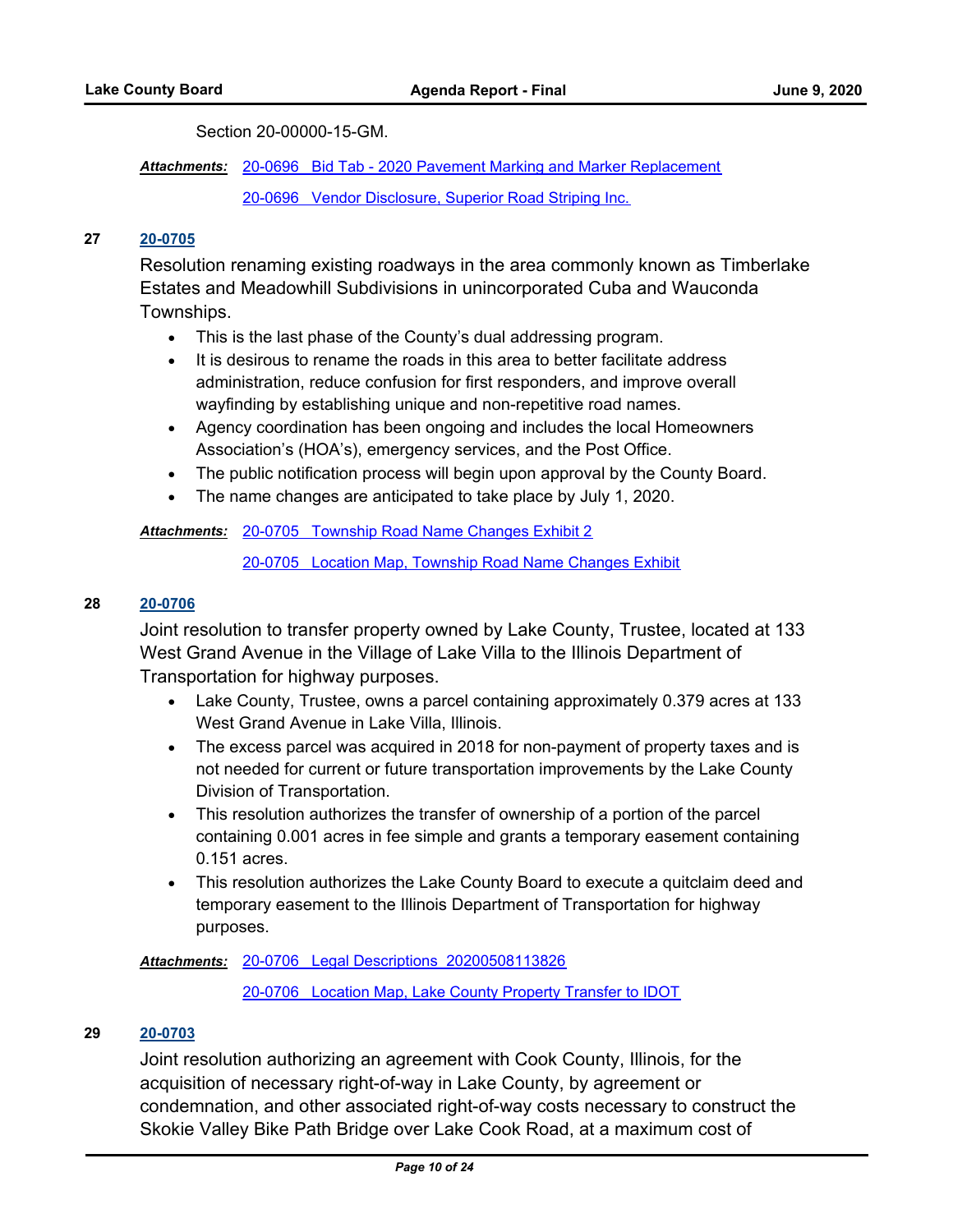\$141,131, and appropriating \$170,000 of County Bridge Tax funds.

- · The Skokie Valley Bike Path Bridge will be constructed over Lake Cook Road and into Cook County.
- · Lake County led the preliminary engineering study for the improvement.
- · Cook County will be the lead agency for design engineering, land acquisition and construction phases of the improvement.
- · Cook County will be acquiring and negotiating right-of-way and/or temporary easements in Lake County necessary to construct the bridge.
- · Lake County's share of the right-of-way and other associated costs is estimated to be \$141,131.
- · The project was awarded federal Transportation Alternative Program (TAP) funding which will cover up to 80 percent of construction costs.
- · Lake County and Cook County will split the remaining share of construction.
- · Before right-of-way acquisitions can proceed, an agreement with Cook County, and appropriation and condemnation authority, are necessary.

Attachments: [20-0703 Skokie Valley Bike Path Agreement draft](http://lakecounty.legistar.com/gateway.aspx?M=F&ID=606cbcb9-bd50-43e8-9d26-352fe8be2d53.pdf)

[20-0703 Location Map, Skokie Valley Bike Path Bridge](http://lakecounty.legistar.com/gateway.aspx?M=F&ID=19b763a1-f289-45a7-b412-a0a919830b50.pdf)

## **30 [20-0707](http://lakecounty.legistar.com/gateway.aspx?m=l&id=/matter.aspx?key=19714)**

Joint resolution authorizing a technical services agreement with the Regional Transportation Authority (RTA) for the receipt of federal Section 5310 funds and appropriating \$300,000 of ¼% Sales Tax for Transportation funds.

- · This is a RTA Agreement for Ride Lake County West in Antioch, Avon, Fremont, Grant, Lake Villa, and Wauconda Townships.
- · Section 5310 grants are federal funds administered by the RTA, which help fund the Ride Lake County paratransit services in Lake County.
- · These grant funds will be used to help provide the Ride Lake County West paratransit service in the Townships of Antioch, Avon, Fremont, Grant, Lake Villa, and Wauconda.
- The RTA will reimburse the County 50 percent of the transportation service cost, up to \$100,985, with federal Section 5310 grant funds.
- · Pace provides the paratransit bus service and reimburses the County for 50 percent of the required local match of this new grant.
- · The Townships contribute \$40,000 annually towards the cost of this service to help offset the grant funds.
- · The County's share is approximately \$60,000 annually towards the cost of the service.
- · This agreement has been reviewed by the State's Attorney's Office.

[20-0707 RTA Technical Service Agreement RLCW draft](http://lakecounty.legistar.com/gateway.aspx?M=F&ID=f3b88b73-c477-43ba-94b6-da6cc0512405.pdf) *Attachments:*

[20-0707 Location Map, RTA Technical Service Agreement \(RLCW\)](http://lakecounty.legistar.com/gateway.aspx?M=F&ID=b1753b00-8ec7-4cd9-a9f3-3f4ecae87617.pdf)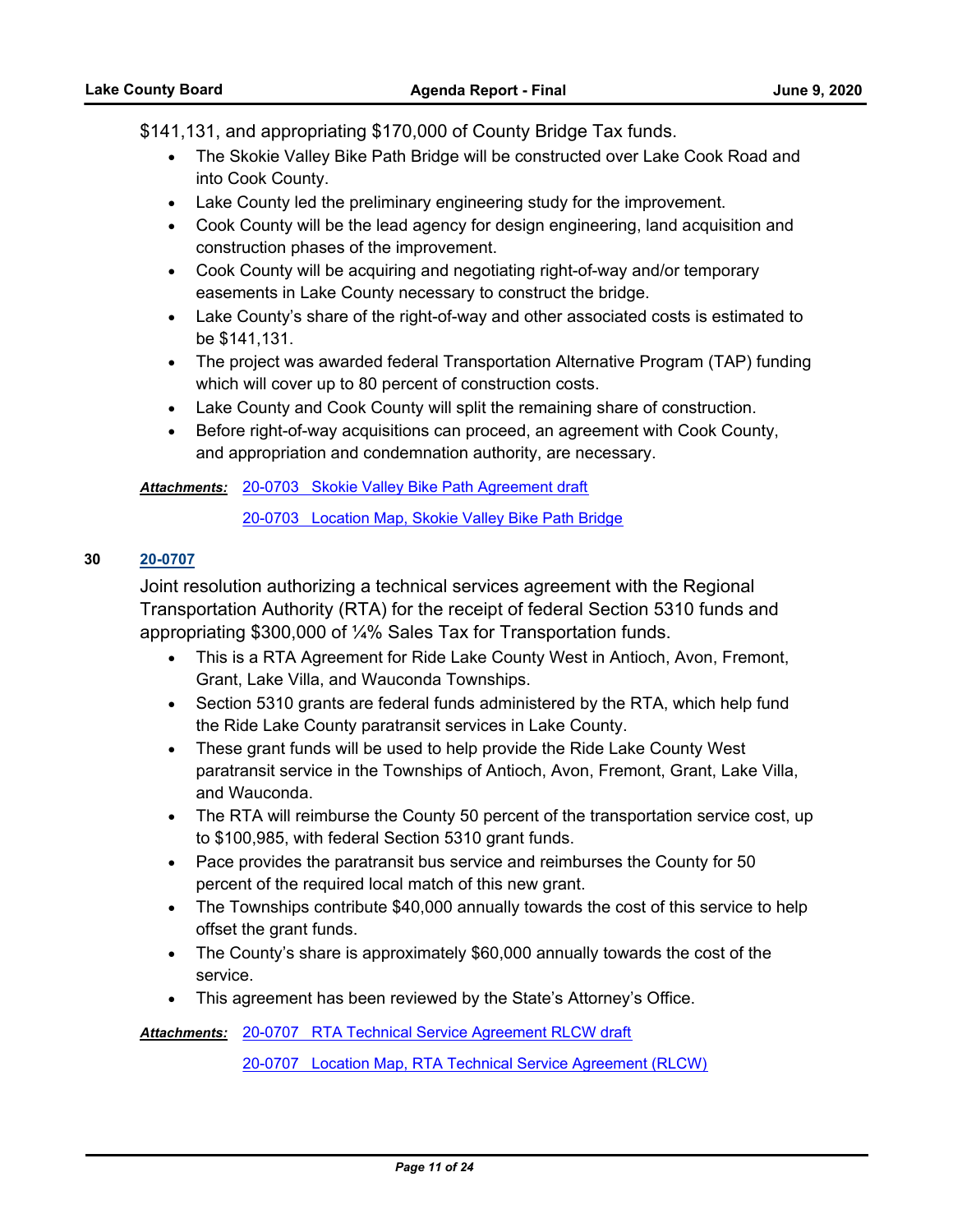## **31 [20-0702](http://lakecounty.legistar.com/gateway.aspx?m=l&id=/matter.aspx?key=19709)**

Resolution authorizing the execution of a master agreement with the Village of Grayslake regarding the energy, maintenance, and future costs of County-owned traffic control signals and interconnection with Lake County PASSAGE.

- · The Lake County Division of Transportation (LCDOT) owns and operates certain traffic control signals within the corporate boundaries of the Village of Grayslake (Village).
- · Several agreements are in place with the Village regarding the energy, maintenance, installation and future costs associated with these County-owned signals.
- · LCDOT and the Village are desirous of consolidating these agreements into one new master agreement to include these existing signals and have provisions for adding new signals in the future.
- · The master agreement includes the provision for Emergency Vehicle Preemption Systems so that the local agency will be responsible for maintenance and future cost of the emitters, and LCDOT will be responsible for maintenance and future cost for preemption systems.
- · This master agreement also addresses the interconnection with Lake County PASSAGE.
- · This agreement was approved by the Village Board at its May 5, 2020 meeting.

*Attachments:* [20-0702 Grayslake Master TS Agreement Village Signed](http://lakecounty.legistar.com/gateway.aspx?M=F&ID=fcba824c-ad20-474a-93fc-197b4c756fbb.pdf)

# **32 [20-0691](http://lakecounty.legistar.com/gateway.aspx?m=l&id=/matter.aspx?key=19698)**

Joint resolution authorizing a contract with Quality Liquid Feeds, Inc., Dodgeville, Wisconsin, to provide molasses for the Des Plaines River, New Century Town, and Mill Creek wastewater reclamation facilities in an estimated annual amount of \$55,000.

- · Lake County owns and operates three wastewater reclamation facilities: Des Plaines River, New Century Town, and Mill Creek.
- · The molasses is used in the treatment process as a carbon source to sustain the biological nutrient removal (BNR) process.
- · The process removes total phosphorus from the plant's discharge.
- · Pursuant to Article 6, Section 102, the Purchasing Agent convened an ad hoc review group that approved bid exemption on the basis that there is only one source for the required goods.

Attachments: [20-0691 Quality Liquid Feed Award Information.pdf](http://lakecounty.legistar.com/gateway.aspx?M=F&ID=290f2bca-66fe-4951-81b1-816e0c98a389.pdf)

[20-0691 Quality Liquid Feeds Bid Exemption.pdf](http://lakecounty.legistar.com/gateway.aspx?M=F&ID=561fda50-5976-4e1c-8539-b6436960ffd5.pdf) [20-0691 Quality Liquid Feeds Vendor Disclosure Form.pdf](http://lakecounty.legistar.com/gateway.aspx?M=F&ID=a276c561-8406-421b-ba51-aea2d9579b72.pdf)

## **33 [20-0692](http://lakecounty.legistar.com/gateway.aspx?m=l&id=/matter.aspx?key=19699)**

Joint resolution authorizing a one-year contract with Advanced Utility Systems, Toronto, Ontario for a utility billing solution in an amount not to exceed \$48,915.93.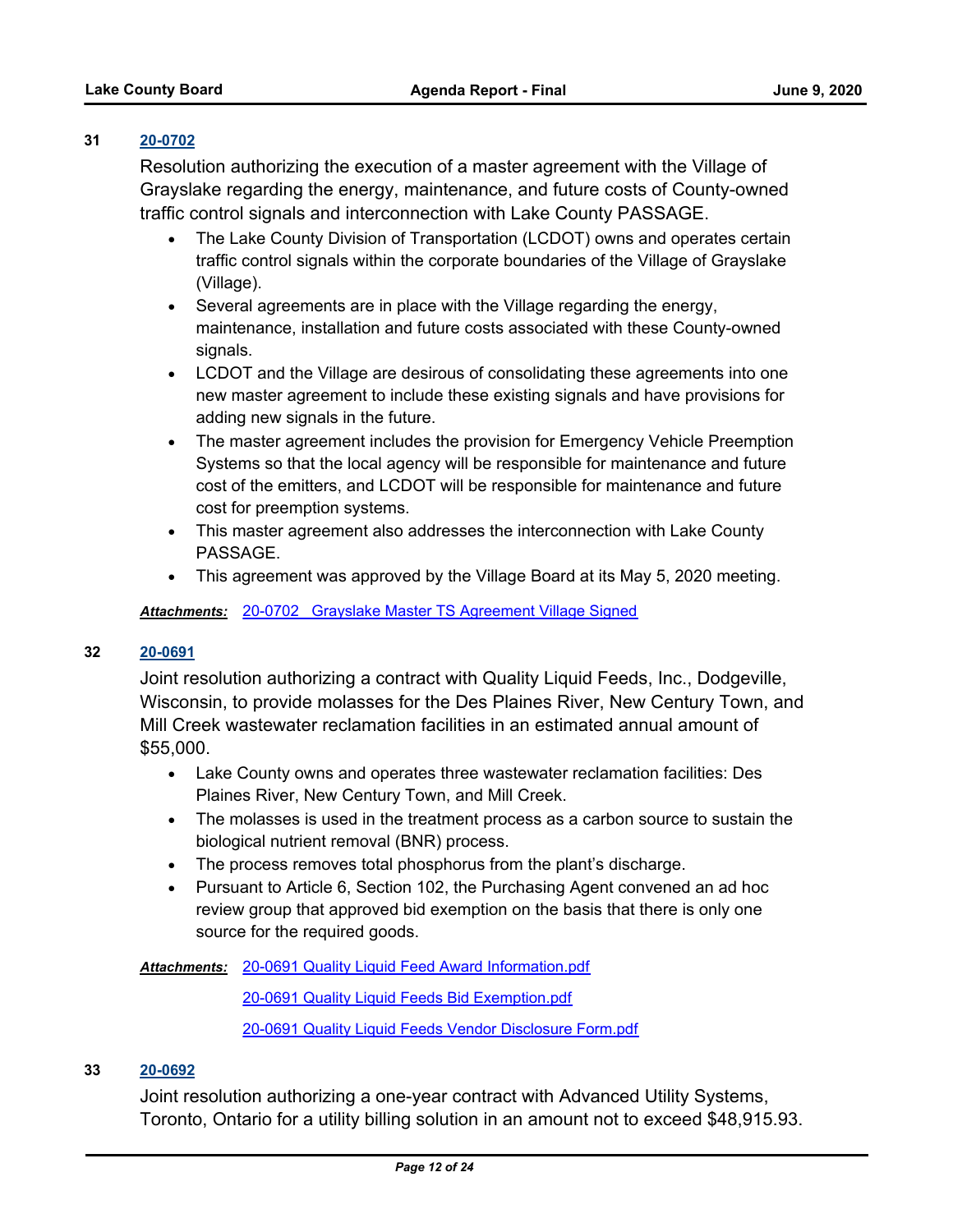- Lake County has contracted with a third-party vendor to provide utility billing services for Lake County Public Works since 2006.
- · The current agreement expires in June 30, 2020 and there is a need to extend this agreement for an additional one-year term, with the option to renew the contract for two additional one-year periods to avoid a disruption in services.
- · The contract includes software maintenance and support.
- · Pursuant to Article Six, Section 102, the Purchasing Agent has approved the bid exemption on the basis of an existing long-standing successful relationship for services, and the knowledge gained through this relationship adds value integral to the services provided.

Attachments: [20-0692 Advanced Utility System Award Information.pdf](http://lakecounty.legistar.com/gateway.aspx?M=F&ID=c727e40c-0853-40df-a218-b59d15150cdf.pdf)

[20-0692 Advanced Utility System Vendor Disclosure Form.pdf](http://lakecounty.legistar.com/gateway.aspx?M=F&ID=4321b32d-eb23-4fea-a705-e6275217c2ab.pdf)

[09-0692 Advanced Utility System Fourth Amendment to Lake County Jun](http://lakecounty.legistar.com/gateway.aspx?M=F&ID=549662f7-410d-40bc-ae5d-fbc59ecf3947.pdf)

# **34 [20-0690](http://lakecounty.legistar.com/gateway.aspx?m=l&id=/matter.aspx?key=19697)**

Joint resolution authorizing a contract with Seven Brothers Painting Inc., Shelby Township, Michigan, for the Hawthorn Water Tower Rehabilitation Project in an estimated amount of \$529,900.

- · Lake County desires to enter into a contract with Seven Brothers Painting Inc., for the Hawthorn Water Tower Rehabilitation Project.
- There is a need to repair portions of the steel tank and to remove the existing paint and apply new paint coatings to the 500,000-gallon elevated water tower on Hawthorn Parkway, Vernon Hills.
- · An invitation to bid was issued and extended to six qualified vendors and sealed bids were received from six vendors, ranging from \$529,900 to \$839,100.
- · Seven Brothers Painting, Inc., Shelby Township, Michigan, was determined to be the lowest responsive and responsible bidder who best meets the needs of the County in an estimated amount of \$529,900.

Attachments: 20-0690 Hawthorn Water Tower Rehabilitation Project Bid Tab PW2016.(

[20-0690 Hawthorn Water Tower Rehabilitation Project Award Information](http://lakecounty.legistar.com/gateway.aspx?M=F&ID=25c56657-49d1-4747-94cd-6d974b932951.pdf) [20-0690 Hawthorn Water Tower Rehabilitation Project Final Bid Documen](http://lakecounty.legistar.com/gateway.aspx?M=F&ID=0e0212f9-5fb2-4056-ad7f-9d2c29cd0c31.pdf)t 20-0690 Hawthorn Water Tower Rehabilitation Project Vendor disclosure 20-0690 Hawthorn Water Tower Rehabilitation Project Location Map PW;

# **FINANCIAL AND ADMINISTRATIVE COMMITTEE**

# **35 [20-0673](http://lakecounty.legistar.com/gateway.aspx?m=l&id=/matter.aspx?key=19680)**

Resolution authorizing a contract with CivicPlus, Manhattan, Kansas, in the amount of \$58,190.10 for the first year for Web Content Management System for Lake County.

- · Funds are budgeted and appropriated for a Web Content Management System for Lake County, which include website annual fee for hosting, support, and security.
- · CivicPlus currently provides the web content management system for Lake County,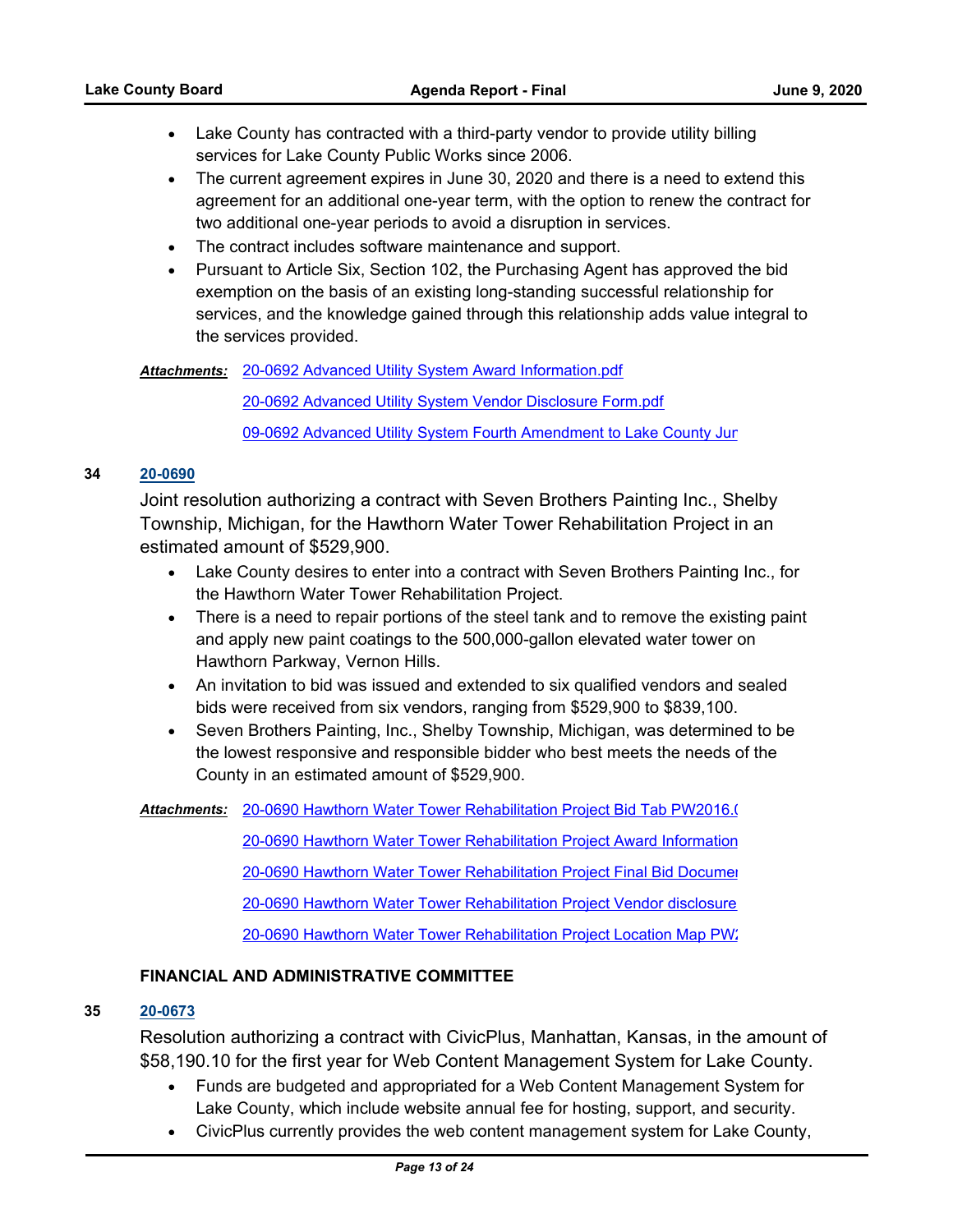which is an essential service in communicating with residents, internal departments, and other government agencies.

- · Lake County desires to continue these services with CivicPlus.
- · Pursuant to Article 6, Section102 of the Lake County Purchasing Ordinance, the Purchasing Agent consulted with an ad hoc review group that approved a bid exemption on the basis of an existing long standing, successful relationship.
- · The contract authorizes an agreement for Web Content Management System for the duration of one year with options of extending up to four additional one-year periods, for an initial term not to exceed cost of \$58,235.14, then thereafter a three percent increase with each one year renewal for a total not to exceed cost in the final renewal term of \$65,493.47.

## Attachments: [Quote and SOW 5.13.20.pdf](http://lakecounty.legistar.com/gateway.aspx?M=F&ID=0ae10f32-0caa-47f1-be9c-c9c606232b9a.pdf)

[vendor disclosure statement - Civic Plus.pdf](http://lakecounty.legistar.com/gateway.aspx?M=F&ID=0f8dc3aa-689d-474f-a9cc-a26376fb7613.pdf)

## **36 [20-0717](http://lakecounty.legistar.com/gateway.aspx?m=l&id=/matter.aspx?key=19725)**

Resolution authorizing a temporary lease amendment with City of Waukegan for the 300 additional parking spaces located at 225 N. County Street, Waukegan, Illinois, in parking garage C for a monthly amount of \$15,000.

- · Lake County currently leases 100 parking spaces at a rate of \$3,250 per month.
- · The City of Waukegan has agreed to provide 300 additional spaces to the County at a rate of \$50 per parking space, a total of \$15,000 per month, in its Garage C parking lot.
- · This resolution authorizes the County Board Chair to execute a temporary lease amendment, effective from August 1, 2020 through November 30, 2020, to provide alternate parking while the Waukegan campus undergoes parking garage repairs.

*Attachments:* [Second Amendment Parking Agreement.pdf](http://lakecounty.legistar.com/gateway.aspx?M=F&ID=f002b591-03dd-4f10-97a9-33151faf4f2f.pdf)

# **37 [20-0713](http://lakecounty.legistar.com/gateway.aspx?m=l&id=/matter.aspx?key=19721)**

Resolution authorizing an agreement with BOS, Roselle, Illinois, for complete furniture design, installation, and value-added Services for Lake County, Illinois, as contracted on as needed basis, with renewal options.

- · Lake County's existing office furniture contract expires on May 31, 2020.
- · A multi-departmental team was established to identify, develop, solicit, and evaluate a new furniture contract.
- · The Lake County Purchasing Division received and evaluated Request for Proposals from six firms and interviews were held with the top three ranked firms.
- · Following a comprehensive review of the submitted proposals and the interview presentations, BOS was identified as the most qualified and most favorable for Lake County.
- · The contract provides for discounted rates throughout the catalog, a range of furniture types to provide options for departments and includes furniture and design services.
- · This resolution authorizes the execution of the agreement with BOS for furniture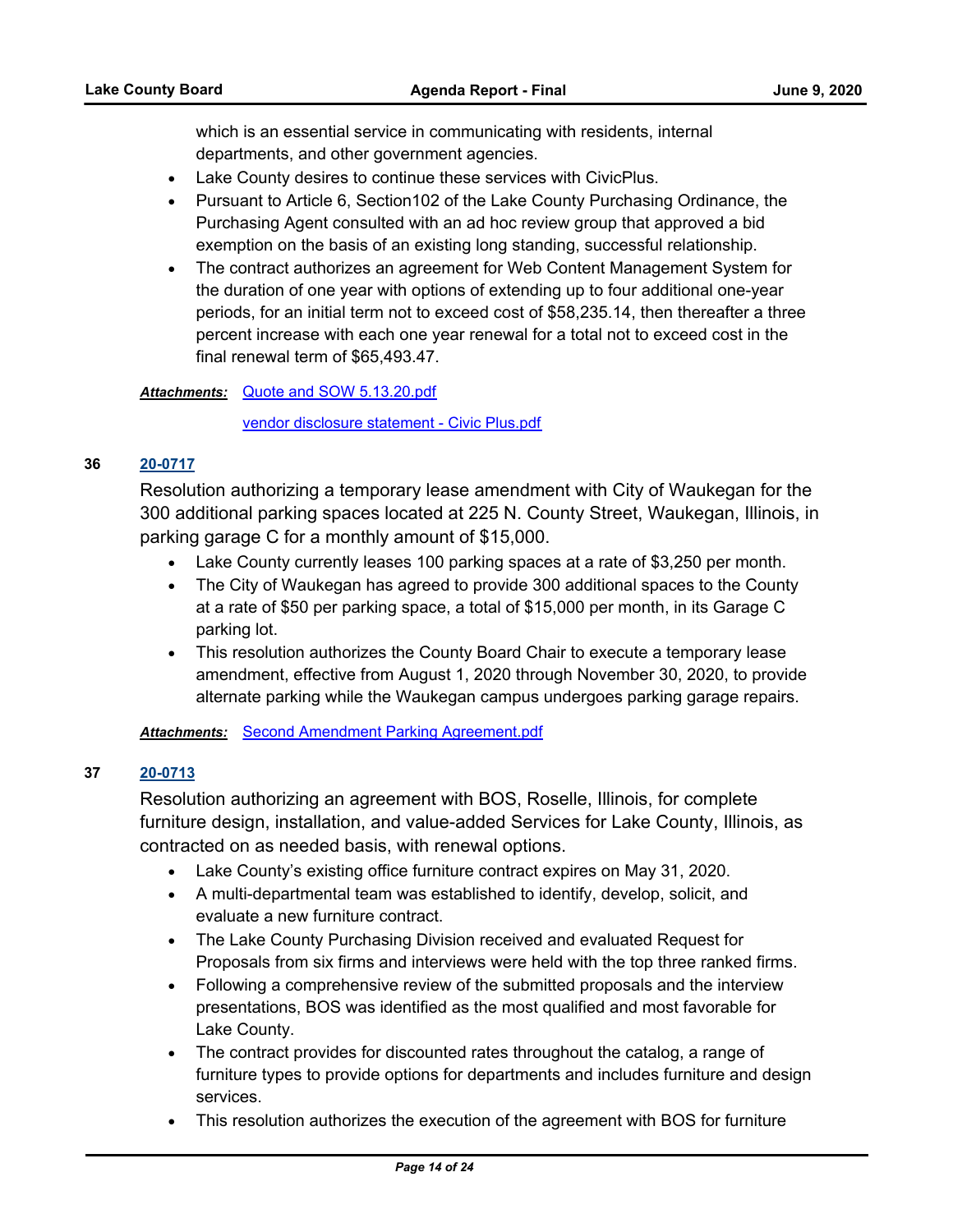design, installation, and value-added services on as needed basis, as approved in the Budget, for a two-year contract with three one-year renewals.

[20006 Award information](http://lakecounty.legistar.com/gateway.aspx?M=F&ID=b86a38b5-d6cb-43e1-a0e4-0cad0da781ab.pdf) *Attachments:*

[BOS Signed Agreement for Lake County](http://lakecounty.legistar.com/gateway.aspx?M=F&ID=052c3b26-eb00-4267-8224-087cf246e334.pdf) [RFP 20006 Scoring Matrix for County Board Approval](http://lakecounty.legistar.com/gateway.aspx?M=F&ID=73ccd783-23aa-49e1-a03a-2de2c4d8c7cc.pdf) [Vendor Disclosure Statement](http://lakecounty.legistar.com/gateway.aspx?M=F&ID=acdbb750-413d-4c0f-8ebc-fafeb6addba8.pdf) [RFP 20006 Final](http://lakecounty.legistar.com/gateway.aspx?M=F&ID=666eff5f-4ca6-4f0e-82fd-a04c181901e1.pdf)

#### **38 [20-0756](http://lakecounty.legistar.com/gateway.aspx?m=l&id=/matter.aspx?key=19765)**

Resolution declaring that the number of appeals annually filed with the Board of Review creates an emergency situation causing the need for an expanded Board of Review.

- · This resolution recognizes that the three members of the Board of Review need additional assistance to complete the 2019 tax year hearings.
- · This action must be done to allow the County Board Chair to appoint alternate members.

## **39 [20-0688](http://lakecounty.legistar.com/gateway.aspx?m=l&id=/matter.aspx?key=19695)**

Resolution amending Section 10.8, Drug and Alcohol-Free Workplace, in the Employee Policies and Procedures Manual.

- · Lake County Employees are expected and required to report to work on time and in appropriate mental and physical condition for work.
- · A provision was added to the section 10.8 Drug and Alcohol-Free Workplace policy addressing Prescription Medications.
- · The policy reflects updates to the Drug and Alcohol Testing and Discipline and Remedies sections, and minor grammatical changes throughout the document.

Attachments: [Drug and Alcohol Free Workplace draft 1.2020.pdf](http://lakecounty.legistar.com/gateway.aspx?M=F&ID=04ac1f91-e208-4cda-b5a8-21f24f22d10d.pdf)

[10.8 Drug and Alcohol-Free Workplace.pdf](http://lakecounty.legistar.com/gateway.aspx?M=F&ID=0244a10e-755d-474f-9ffc-8aaef21a5134.pdf)

## **40 [20-0664](http://lakecounty.legistar.com/gateway.aspx?m=l&id=/matter.aspx?key=19673)**

Resolution authorizing the appointment of John Light, Director of Human Resources, as Lake County's Illinois Municipal Retirement Fund (IMRF) Authorized Agent.

- · Human Resources recommends the appointment of the new Director of Human Resources, as the County's Authorized Agent.
- · Mr. Light's experience working with IMRF dates to 2001.
- · Mr. Light completed his Authorized Agent Training in 2002.

#### **REGULAR AGENDA**

## **HEALTH AND COMMUNITY SERVICES COMMITTEE**

**41 [20-0327](http://lakecounty.legistar.com/gateway.aspx?m=l&id=/matter.aspx?key=19329)**

Board of Health Report.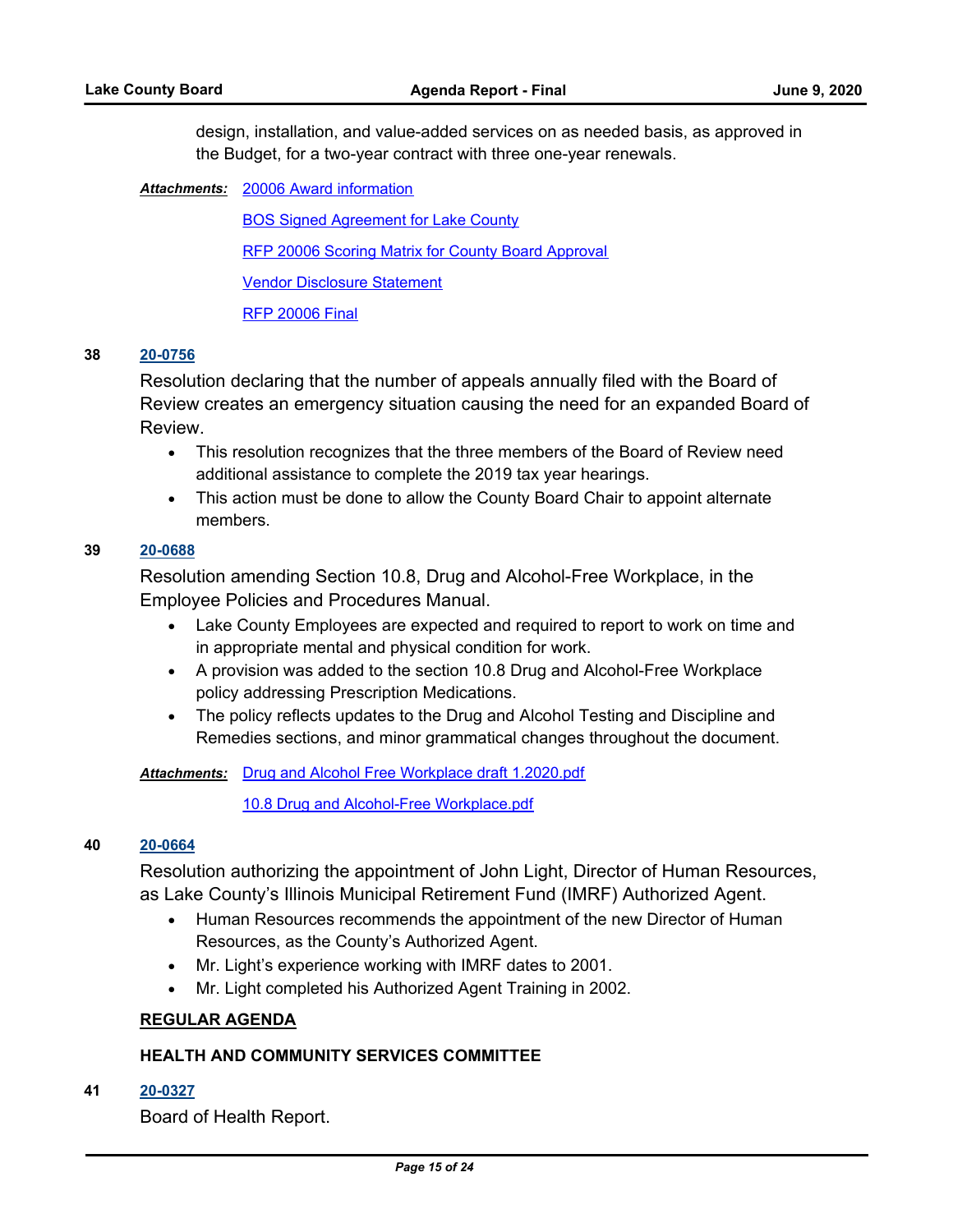# **42 [20-0653](http://lakecounty.legistar.com/gateway.aspx?m=l&id=/matter.aspx?key=19662)**

Joint resolution authorizing 2020 Video Gaming Revenue grant funding recommendations in the amount of \$601,503.

- · In September 2016, the Board approved the Video Gaming Revenue policy that outlined procedures for: capturing video gaming administrative, legal, and enforcement costs; and evaluating and possibly funding social programs, projects (excluding capital improvements), and/or services that benefit Lake County residents.
- · Application scoring includes up to 60 points (pts) that are distributed based on the following priorities: assessment, education and outreach for gambling addiction (60 pts.); clinical gambling addiction services (45 pts.); non-clinical gambling addiction services (30 pts.); and other behavioral health services (15 pts).
- · In December 2019, Community Development received applications for Video Gaming funds totaling \$984,250 for \$701,503 in available funds.
- · Funding recommendations include:
	- o \$62,000 to Nicasa for gambling education and outreach;
	- o \$58,000 to Nicasa for clinical therapeutic services for gambling addicts;
	- o \$100,000 to United Way for 211 information and referral services;
	- o \$5,000 to Consumer Credit Counseling Services of Northern Illinois for financial literacy services; and
- · Multiple grants to increase the capacity of behavioral health service providers in Lake County: A Safe Place counseling (\$34,000); A Safe Place DCFS Co-location (\$15,000); Arden Shore (\$75,000); CASA Lake County (\$38,000); Catholic Charities (\$25,000); ChildServ (\$25,000); Josselyn Center (\$25,330); Lake County Health Department (\$25,000); One Hope United (\$18,00); PADS outreach (\$27,673); Youth Conservation Corp (\$35,000); Youth & Family Counseling (\$18,000); and Zacharias Sexual Abuse Center (\$15,500)
- · The County Board allocated \$100,000 left unallocated by the application review committee to use for temporary lodging for homeless and populations that are unable to quarantine at home.

## *Attachments:* [UPDATED\\_2020 VGR Recommendations](http://lakecounty.legistar.com/gateway.aspx?M=F&ID=051944d2-d2a4-4ed1-b18e-29a7e884a31a.pdf)

# **PUBLIC WORKS, PLANNING & TRANSPORTATION COMMITTEE**

## **43 [20-0697](http://lakecounty.legistar.com/gateway.aspx?m=l&id=/matter.aspx?key=19704)**

Joint resolution authorizing a contract with A Lamp Concrete Contractors, Inc., Schaumburg, Illinois, in the amount of \$1,394,436.05 for the resurfacing of Deerfield Road, from Riverwoods Road to Wilmot Road, which will be improved under the Illinois Highway Code for a total of 0.80 miles, and appropriating \$1,675,000 of Motor Fuel Tax funds.

- · There was a public call for bids, and a total of three bids were received, ranging from \$1,394,436.05 to \$1,498,000, and the lowest responsible bidder is A Lamp Concrete Contractors, Inc., in the amount of \$1,394,436.05.
- · This resurfacing improvement has been identified within the County's pavement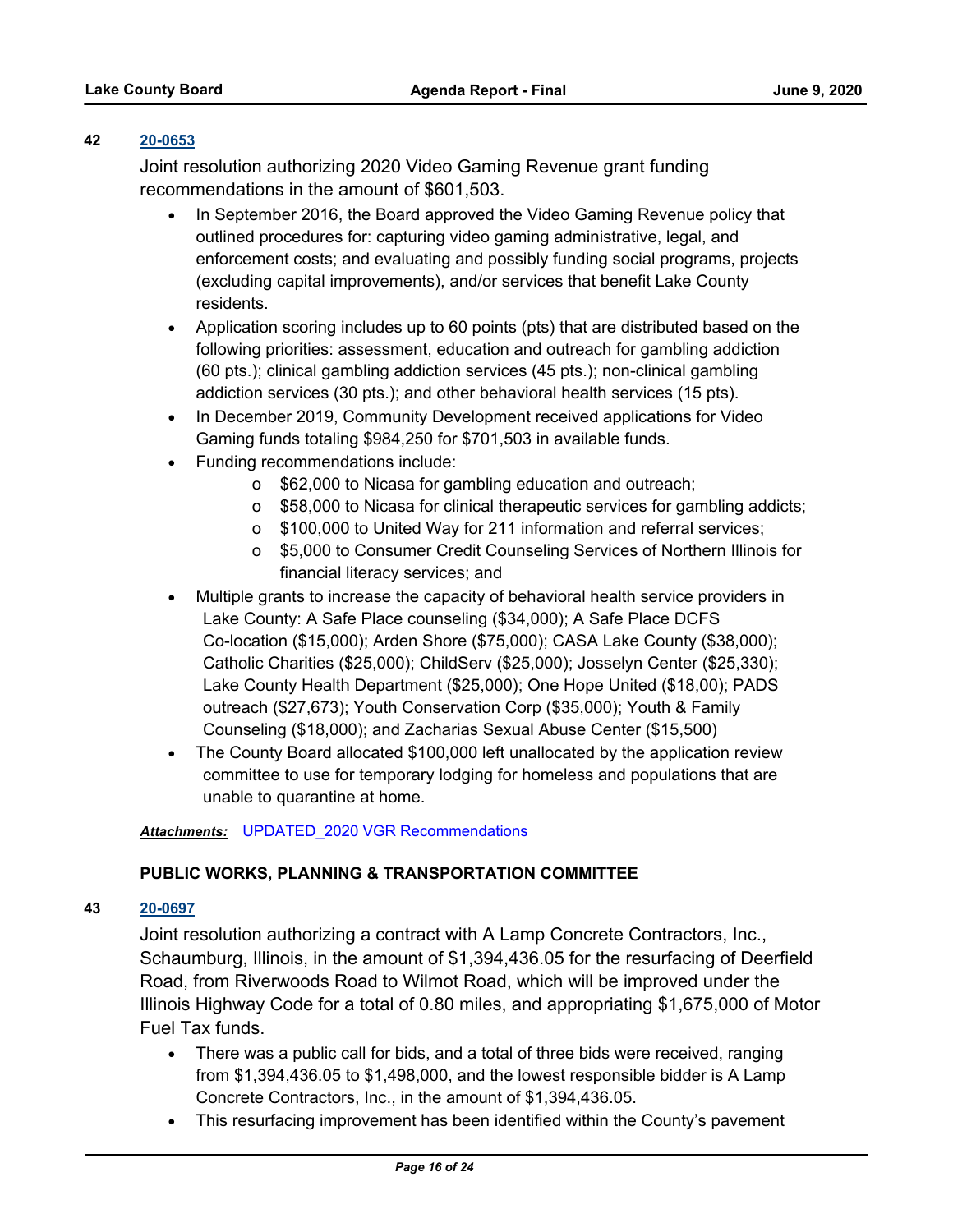management system and is included in the highway improvement program, and designated as Section 19-00034-07-RS.

Attachments: [20-0697 Bid Tab- Deerfield Road Resurfacing](http://lakecounty.legistar.com/gateway.aspx?M=F&ID=2e878c1e-b394-46d5-8fff-ccbe62421d04.pdf)

[20-0697 Vendor Disclosure, A Lamp Concrete Contractors](http://lakecounty.legistar.com/gateway.aspx?M=F&ID=204330b6-ac38-4aeb-832a-0c61fdeb5984.pdf)

[20-0697 Location Map, Deerfield Road \(Riverwoods Rd to Wilmont Rd\)](http://lakecounty.legistar.com/gateway.aspx?M=F&ID=73b6a929-2e7e-4764-856a-07a0f8ae682a.pdf)

## **44 [20-0699](http://lakecounty.legistar.com/gateway.aspx?m=l&id=/matter.aspx?key=19706)**

Joint resolution authorizing an agreement with STV, Inc., Chicago, Illinois, for Phase I professional engineering services for improvements along York House Road, from Illinois Route 131 to Sheridan Road, at a maximum cost of \$1,163,291, and appropriating \$1,396,000 of Motor Fuel Tax funds.

- · York House Road, County Highway 65, from Illinois Route 131 to Sheridan Road, will be evaluated to be widened from two to three lanes to add a center turn lane and provide non-motorized improvements where feasible.
- · A consulting firm will be utilized to perform these engineering services.
- · Lake County selects professional engineering firms in accordance with the Local Government Professional Services Selection Act, 50 ILCS 510/1 et. seq.
- · The Lake County Division of Transportation's (LCDOT) Consultant Selection Process has been approved by the Federal Highway Administration and the Illinois Department of Transportation, and the firm selected for this project was selected in accordance with this approved process.
- · LCDOT received and evaluated Statements of Interest and Qualifications from six professional firms, of which three were short-listed, and presented to a consultant selection committee.
- · The selected and recommended firm is STV, Inc., with a maximum cost of \$1,163,291.
- · This project is included in the highway improvement program, and designated as section number 17-00143-15-RS.

Attachments: [20-0699 York House Rd Phase I Consultant Agreement](http://lakecounty.legistar.com/gateway.aspx?M=F&ID=138d5340-6696-4cf1-9ae7-89153e30ede9.pdf)

[20-0699 Vendor Disclosure, STV Incorporated](http://lakecounty.legistar.com/gateway.aspx?M=F&ID=6e4e4ccb-b1d9-4ce2-b4ef-3896f3697670.pdf)

[20-0699 Location Map, York House Road \(IL 131 to Sheridan Road\)](http://lakecounty.legistar.com/gateway.aspx?M=F&ID=1037e69a-04ee-4f24-a99b-828fbc709a56.pdf)

#### **45 [20-0700](http://lakecounty.legistar.com/gateway.aspx?m=l&id=/matter.aspx?key=19707)**

Joint resolution authorizing an agreement with Ciorba Group, Chicago, Illinois, for Phase I professional engineering services for improvements along Wadsworth Road, from Illinois Route 131 to Sheridan Road, omitting the intersection of Wadsworth Road at Lewis Avenue, at a maximum cost of \$663,347.32, and appropriating \$800,000 of Motor Fuel Tax Funds.

· Wadsworth Road, County Highway 17, from Illinois Route 131 to Sheridan Road, will be resurfaced, from Illinois Route 131 to Lewis Avenue, and evaluated to be widened from two to three lanes to add a center turn lane and provide non-motorized improvements where feasible, from Lewis Avenue to Sheridan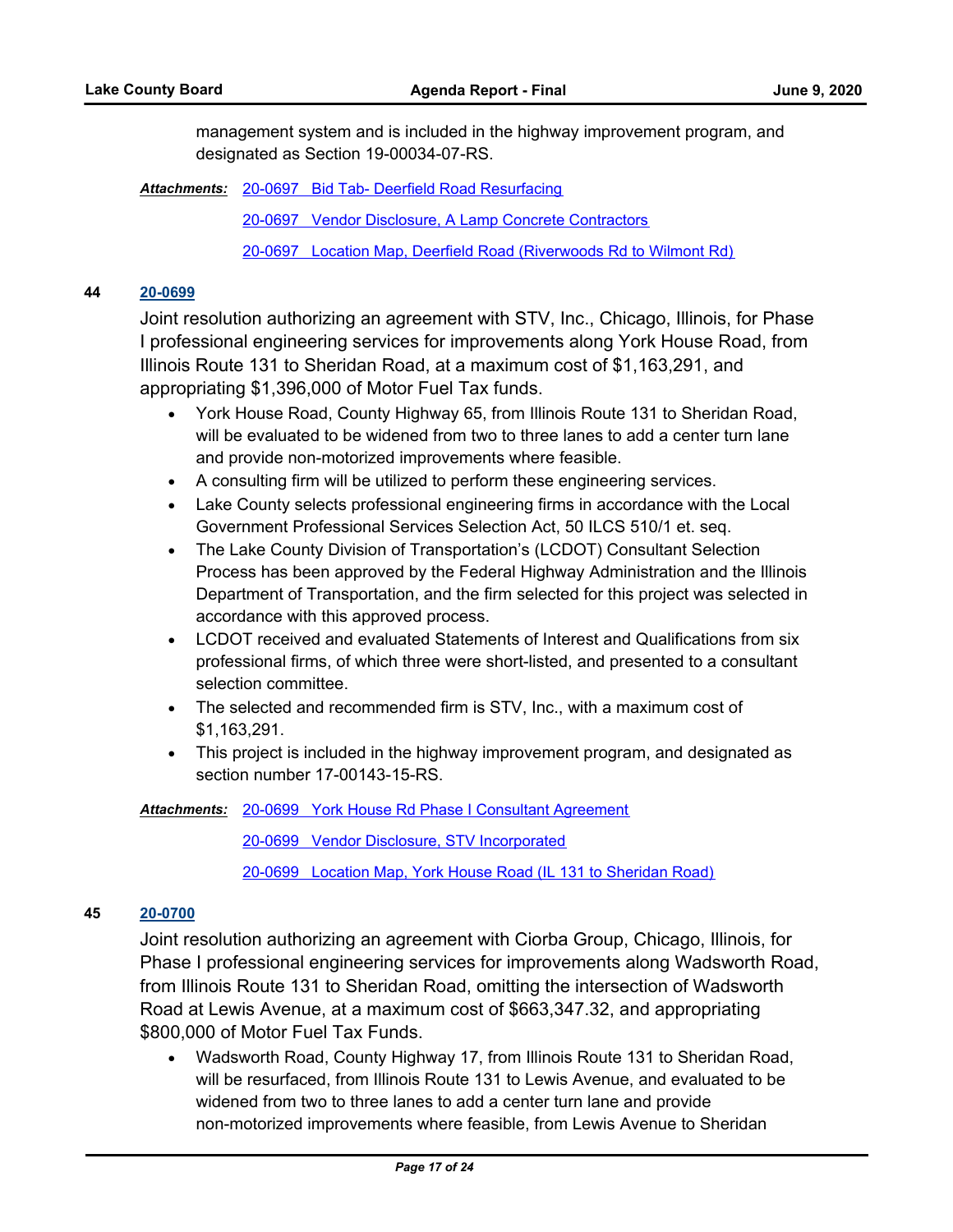Road.

- · The intersection of Wadsworth Road and Lewis Avenue is being studied as part of a separate project and will be omitted from this scope.
- · A consulting firm will be utilized to perform these engineering services.
- · Lake County selects professional engineering firms in accordance with the Local Government Professional Services Selection Act, 50 ILCS 510/1 et. seq.
- · The Lake County Division of Transportation's (LCDOT) Consultant Selection Process has been approved by the Federal Highway Administration and the Illinois Department of Transportation, and the firm selected for this project was selected in accordance with this approved process.
- · LCDOT received and evaluated Statements of Interest and Qualifications from 11 professional firms, of which three were short-listed and presented to a consultant selection committee.
- · The selected and recommended firm is Ciorba Group, with a maximum cost of \$663,347.32.
- · This project is included in the highway improvement program, and designated as Section 19-00055-08-RS.

## [20-0700 Wadsworth Road Phase I Consultant Agreement](http://lakecounty.legistar.com/gateway.aspx?M=F&ID=1fb9cad5-a9fc-425a-b132-b2396e0be322.pdf) *Attachments:*

[20-0700 Vendor Disclosure, Ciorba Group Inc.](http://lakecounty.legistar.com/gateway.aspx?M=F&ID=a24cbda4-7bac-4410-b7a0-a4eb97322cdb.pdf)

[20-0700 Location Map, Wadsworth Road \(IL 131 to Sheridan Road\)](http://lakecounty.legistar.com/gateway.aspx?M=F&ID=0a470153-418c-4ab6-9c8a-696bb5135294.pdf)

# **46 [20-0698](http://lakecounty.legistar.com/gateway.aspx?m=l&id=/matter.aspx?key=19705)**

Joint resolution authorizing an agreement with V3 Companies, Woodridge, Illinois, for Phase I professional engineering services for improvements along Hainesville Road, from Washington Street to Rollins Road, at a maximum cost of \$750,509, and appropriating \$900,000 of Motor Fuel Tax Funds.

- · Hainesville Road, County Highway 24, from Washington Street to Rollins Road, will be evaluated to be widened from two to three lanes to add a center turn lane and provide non-motorized improvements where feasible.
- · A consulting firm will be utilized to perform these engineering services.
- · Lake County selects professional engineering firms in accordance with the Local Government Professional Services Selection Act, 50 ILCS 510/1 et. seq.
- · The Lake County Division of Transportation's (LCDOT) Consultant Selection Process has been approved by the Federal Highway Administration and the Illinois Department of Transportation, and the firm selected for this project was selected in accordance with this approved process.
- · LCDOT received and evaluated Statements of Interest and Qualifications from 13 professional firms, of which three were short-listed and presented to a consultant selection committee.
- · The selected and recommended firm is V3 Companies, with a maximum cost of \$750,509.
- · This project is included in the highway improvement program and designated as Section 19-00072-14-WR.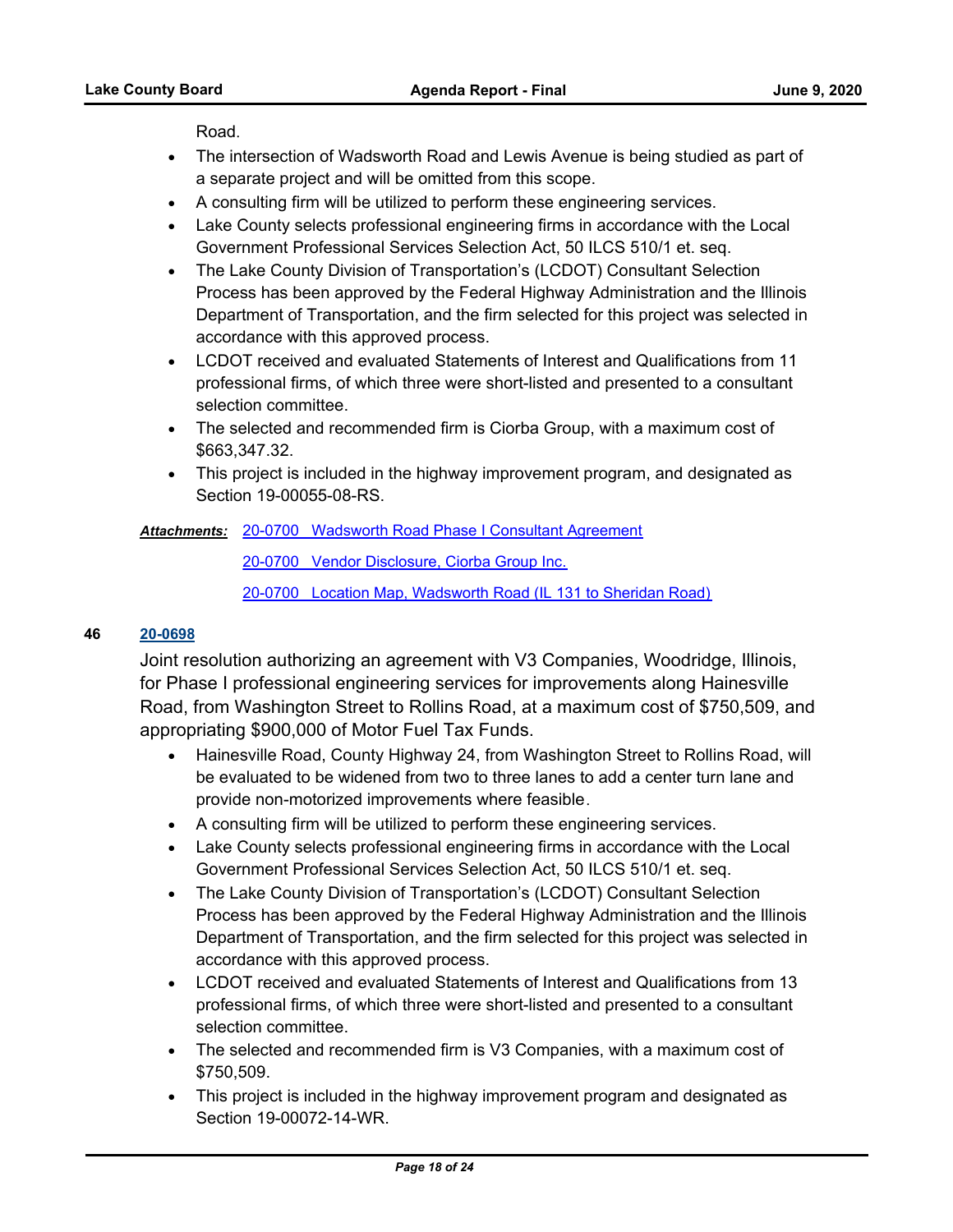[20-0698 Hainesville Rd Phase I Consultant Agreement](http://lakecounty.legistar.com/gateway.aspx?M=F&ID=30928fa7-fb6d-4307-af82-2d4b41848279.pdf) *Attachments:*

[20-0698 Vendor Disclosure, V3 Companies](http://lakecounty.legistar.com/gateway.aspx?M=F&ID=d4d7bcf4-5286-4296-a87e-10524eda96c6.pdf)

[20-0698 Location Map, Hainesville Road \(Washington St to Rollins Rd\)](http://lakecounty.legistar.com/gateway.aspx?M=F&ID=64af5d81-ea08-4ad0-9ba7-6edb4a2f644b.pdf)

# **47 [20-0701](http://lakecounty.legistar.com/gateway.aspx?m=l&id=/matter.aspx?key=19708)**

Joint resolution authorizing an agreement with BLA, Inc., Itasca, Illinois, to provide combined Phase I and Phase II professional engineering services for the widening of Buffalo Grove Road, from Illinois Route 22 to U.S. Route 45, at a maximum cost of \$1,985,797, and appropriating \$2,400,000 of Motor Fuel Tax funds made available through the Rebuild Illinois Transportation Bond Funds.

- · Buffalo Grove Road, County Highway 16, from Illinois Route 22 to U.S. Route 45, will be widened, inclusive of non-motorized improvements.
- · The roadway pavement is nearing the end of its useful service life and needs to be replaced.
- · The roadway will be widened from three to five lanes, including drainage improvements, non-motorized elements, and coordination with the ICC for improvements to the Canadian National railroad crossing.
- · A consulting firm will be utilized to perform these engineering services.
- · Lake County selects professional engineering firms in accordance with the Local Government Professional Services Selection Act, 50 ILCS 510/1 et. seq.
- · The Lake County Division of Transportation's (LCDOT) Consultant Selection Process has been approved by the Federal Highway Administration and the Illinois Department of Transportation, and the firm selected for this project was selected in accordance with this approved process.
- · LCDOT received and evaluated Statements of Interest and Qualifications from 17 professional firms, of which three were short-listed and presented to a consultant selection committee.
- · As a result of the interviews, the selected and recommended firm is BLA, Inc., with a maximum cost of \$1,985,797.
- · This contract will be funded using Rebuild Illinois Bond Funds pending approval from the Illinois Department of Transportation.
- · This project is included in the highway improvement program, and designated as Section 17-00254-03-WR.

[20-0701 Buffalo Grove Rd Phase I Consultant Agreement](http://lakecounty.legistar.com/gateway.aspx?M=F&ID=a1033f04-1695-480b-9721-e75eb3619871.pdf) *Attachments:*

[20-0701 Vendor Disclosure, BLA Inc.](http://lakecounty.legistar.com/gateway.aspx?M=F&ID=e04b677b-c6bd-4964-b28f-cb0bc9679dcc.pdf)

[20-0701 Location Map, Buffalo Grove Rd \(Rt 22 to Rt 45\)](http://lakecounty.legistar.com/gateway.aspx?M=F&ID=dca4e174-6413-4c55-bedc-cee35f4b581d.pdf)

## **48 [20-0716](http://lakecounty.legistar.com/gateway.aspx?m=l&id=/matter.aspx?key=19722)**

Ordinance amending the Lake County Temporary Emergency Public Nuisance Ordinance.

· On May 12, the County Board adopted the Lake County Temporary Emergency Ordinance to enact a temporary ban on open burning in the unincorporated area for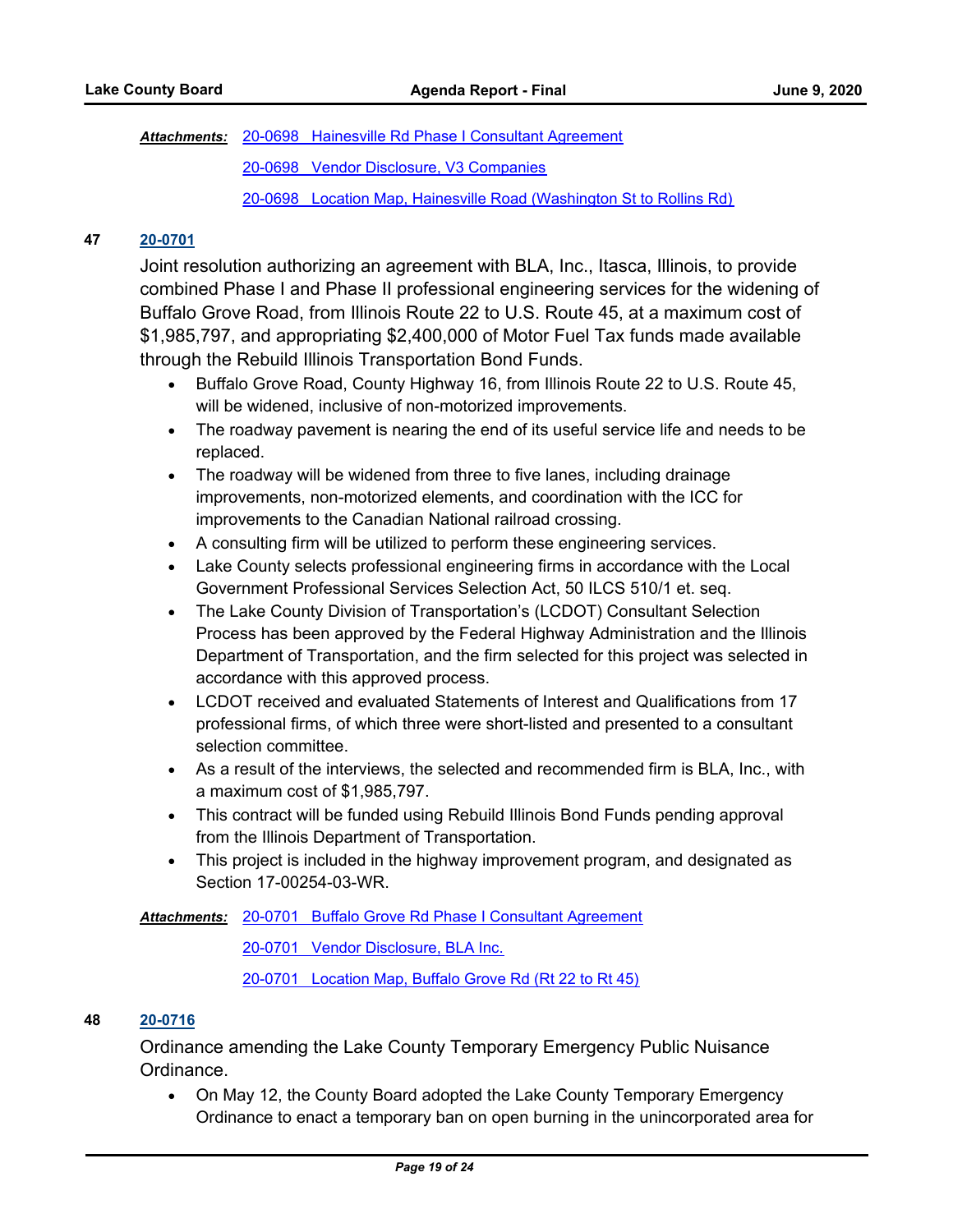a period beginning on May 12 (upon County Board approval) and ending on June 10, coinciding with the Spring landscape waste burning season.

- · The ordinance recognizes the increased risk of negative health impacts of open burning of landscape waste on individuals who have been infected with COVID-19.
- · Open burning during the pandemic also increases the potential risk of uncontrolled spread of fire, which could impact first responders at a time when their resources may be otherwise needed to assist in public health and safety.
- · Several fire protection districts encompassing unincorporated territory enacted comparable temporary burning bans earlier in the Spring 2020 to limit the risks of open burning during the pandemic; a number of these district bans remain in effect. This extension of the Lake County Temporary Emergency Ordinance to July 15 is intended to reinforce and support ongoing district bans and provide similar protections where such district bans have expired.
- · The County's temporary ordinance permits small recreational fires and the use of self-contained outdoor burn devices under certain criteria. County Board action is anticipated on June 9.
- · This extension will go into effect immediately upon County Board adoption of Exhibit A and expire on July 15, 2020.

## Attachments: EXTENDED LAKE COUNTY TEMPORARY EMERGENCY NUISANCE (

## **49 [20-0689](http://lakecounty.legistar.com/gateway.aspx?m=l&id=/matter.aspx?key=19696)**

Ordinance amending Chapter 51, Water and Sewer Rates and Charges, of the code of ordinances related to water and sewer rates.

- · Chapter 51 of the Lake County Code of Ordinances establishes all water and sewer user rates and connection fees for the County's water and sewer systems and periodically to modify, as necessary.
- · Under the terms of the agreement between the County and the Village of Grayslake, the Village can adjust transport charges to the County when there is a rate adjustment for Village users.
- · The Village of Grayslake has notified the County of a retail sewer increase that will take effect May 1, 2020 and affect all sewer users including those within the Arbor Vista Subdivision.
- · Customer's rates will increase \$0.24 from \$10.40 per 1,000 gallons to \$10.64 per 1,000 gallons as a result of a direct pass-through rate increase by the Village of Grayslake.
- · The County will provide notice of the increase to the customers in the Arbor Vista Subdivision.

*Attachments:* [20-0689 Chapter 51 Rate Increase - Highlighted Final.pdf](http://lakecounty.legistar.com/gateway.aspx?M=F&ID=41a97435-c96b-477a-8162-919587262655.pdf)

## **RULES COMMITTEE**

## **50 [20-0679](http://lakecounty.legistar.com/gateway.aspx?m=l&id=/matter.aspx?key=19686)**

Resolution amending various sections of the Lake County Board Rules of Order and Operational Procedures.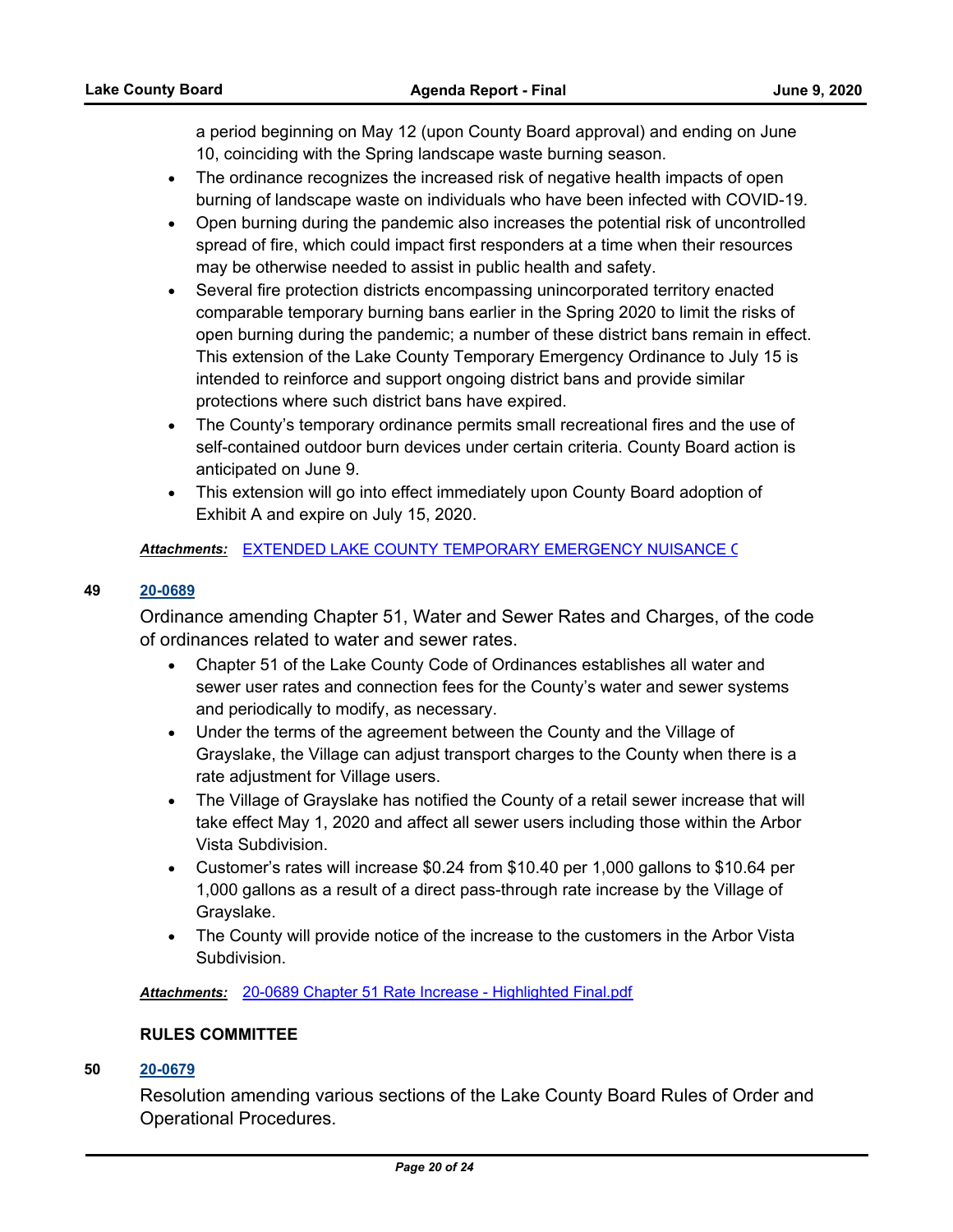Attachments: DRAFT-Board Rules(V6)-Clean.pdf

[DRAFT-Board\\_Rules\(V6\)-Redline.pdf](http://lakecounty.legistar.com/gateway.aspx?M=F&ID=18f99b70-dc23-46ff-ba21-6f45deab0c8e.pdf)

## **FINANCIAL AND ADMINISTRATIVE COMMITTEE**

# **51 [20-0576](http://lakecounty.legistar.com/gateway.aspx?m=l&id=/matter.aspx?key=19586)**

Resolution requesting the submission of a binding question of public policy to the electors of Lake County regarding the elimination of the Office of the Recorder of Lake County.

- · On December 5, 2019, the Lake County Recorder of Deeds attended the Financial and Administrative Committee and discussed the potential of consolidating the Recorder's Office and its duties with the Clerk's Office via referendum.
- · The County Administrator's Office completed initial research related to the consolidation process and reviewed other county processes and studies. The research resulted in a finding that the potential consolidation will result in some cost savings and provides the opportunity for integrated service delivery with the Clerk's Office.
- · Findings were presented to the Financial and Administrative Committee on January 9, 2020 and February 27, 2020.
- · On February 27, 2020, the Financial and Administrative Committee provided direction to draft a resolution authorizing a referendum to appear on the November 3, 2020 ballot to eliminate the county office by December 1, 2022.

*Attachments:* [ROD Dissolution Resolution 6.4.20.pdf](http://lakecounty.legistar.com/gateway.aspx?M=F&ID=d76f7a5d-bd27-45b7-873f-75c776b5647e.pdf)

## **52 [20-0665](http://lakecounty.legistar.com/gateway.aspx?m=l&id=/matter.aspx?key=19674)**

Resolution adding Section 1.6, Diversity and Inclusion, in the Employee Policies and Procedures Manual.

- · The Lake County Employee Policies and Procedures Manual must be amended to include a Diversity and Inclusion policy.
- · The Diversity and Inclusion policy applies to all Lake County employees, contractors, and representatives when they act on behalf of Lake County.
- · Employees are responsible for implementing the Diversity and Inclusion Policy as part of their day-to-day work and their dealings with colleagues and customers.

*Attachments:* [Diversity and Inclusion.pdf](http://lakecounty.legistar.com/gateway.aspx?M=F&ID=3c05ae09-9377-4524-bf1e-faba5d9b11b4.pdf)

# **53 [20-0732](http://lakecounty.legistar.com/gateway.aspx?m=l&id=/matter.aspx?key=19740)**

Resolution amending Section 11.4, Reduction in Force, in the Employee Policies and Procedures Manual.

- · The existing Reduction in Force Policy is 28 years old.
- · The existing Policy needs to be updated to bring Lake County in-line with modern practices.
- · The new policy was drafted after reviewing policies from other municipalities and counties in the region.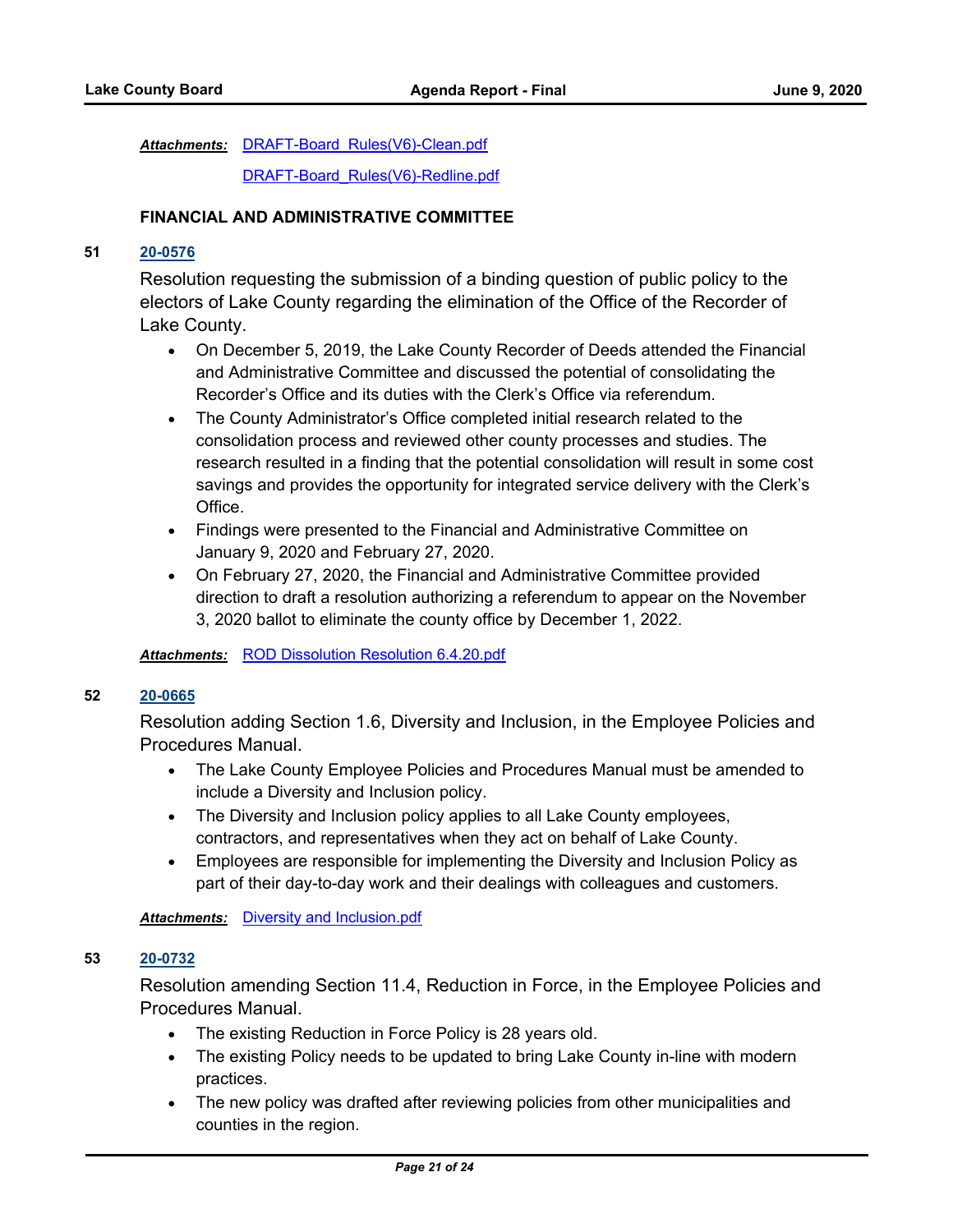Attachments: [11.4 Reduction in Work Force - 1992.pdf](http://lakecounty.legistar.com/gateway.aspx?M=F&ID=226df915-77e0-4ed3-a714-326ba6f911f9.pdf)

[11.4 Reduction in Work Force Proposed.pdf](http://lakecounty.legistar.com/gateway.aspx?M=F&ID=c648382a-8919-49c5-b844-2f17eaed849d.pdf)

## **54 [20-0722](http://lakecounty.legistar.com/gateway.aspx?m=l&id=/matter.aspx?key=19730)**

Resolution authorizing line-item transfers between various funds for the purpose of reducing the Fiscal Year (FY) 2020 Budget spending authority in response to the COVID-19 pandemic.

- · The COVID-19 pandemic has had severe economic consequences not only in Lake County, but across the United States and world. The County's initial immediate response is to reduce operational expenditures.
- · Line-item transfers in various funds between accounts in the FY 2020 budget are needed to reduce the overall operating spending authority to balance out the revenue losses. The funds are being moved into Contingency accounts that may be accessed if needed and if funds are available.
- · The County Board must approve line-item transfers under certain conditions. A listing of the various transfers is attached to the resolution. This action does not increase or decrease budget authority; it simply transfers previously approved budget authority.
- · On May 12, 2020, the County Board approved over \$9,000,000 in initial budget reductions. Additional operational budget reductions will be presented on an ongoing basis and as the need arises.

## *Attachments:* [COVID-Related LIT Reductions 060120.pdf](http://lakecounty.legistar.com/gateway.aspx?M=F&ID=9c4dff80-c287-4564-8cd9-0933f78a58d9.pdf)

## **55 [20-0709](http://lakecounty.legistar.com/gateway.aspx?m=l&id=/matter.aspx?key=19716)**

Resolution authorizing a contract with Blinderman Construction Company, Chicago, Illinois for repair and refurbishment of the Lake County Parking Garage.

- · Funding was approved for structural, waterproofing, electrical and plumbing system repairs contained within the Lake County Parking Garage as part of the Fiscal Year (FY) 2020 Facility Assessment Program.
- · An invitation to bid was issued and extended to 65 qualified vendors and sealed bids were received from nine vendors ranging from \$1,814,927.89 to \$2,899,295.
- · Blinderman Construction Company was determined to be the lowest responsive and responsible bidder who best meets the needs of the County in the amount of \$1,814,927,89.
- · Lake County desires to enter into a contract with Blinderman Construction Company, Chicago, Illinois for the repair and refurbishment of the Lake County Parking Garage.

[20069 Bid Final](http://lakecounty.legistar.com/gateway.aspx?M=F&ID=a92c4a03-c459-4bfd-9de0-dd0e61cac7bc.pdf) *Attachments:*

[20069 Bid Tab with Alt Prices](http://lakecounty.legistar.com/gateway.aspx?M=F&ID=81adafb2-f93b-4d36-a334-bcf0b6c320fb.pdf)

[20069 Award Information](http://lakecounty.legistar.com/gateway.aspx?M=F&ID=be7d913d-e740-464a-8f08-d0610787db65.pdf)

[Vendor Disclosure Form](http://lakecounty.legistar.com/gateway.aspx?M=F&ID=5645c81a-ffc2-4fea-9f83-ccc865dbb695.pdf)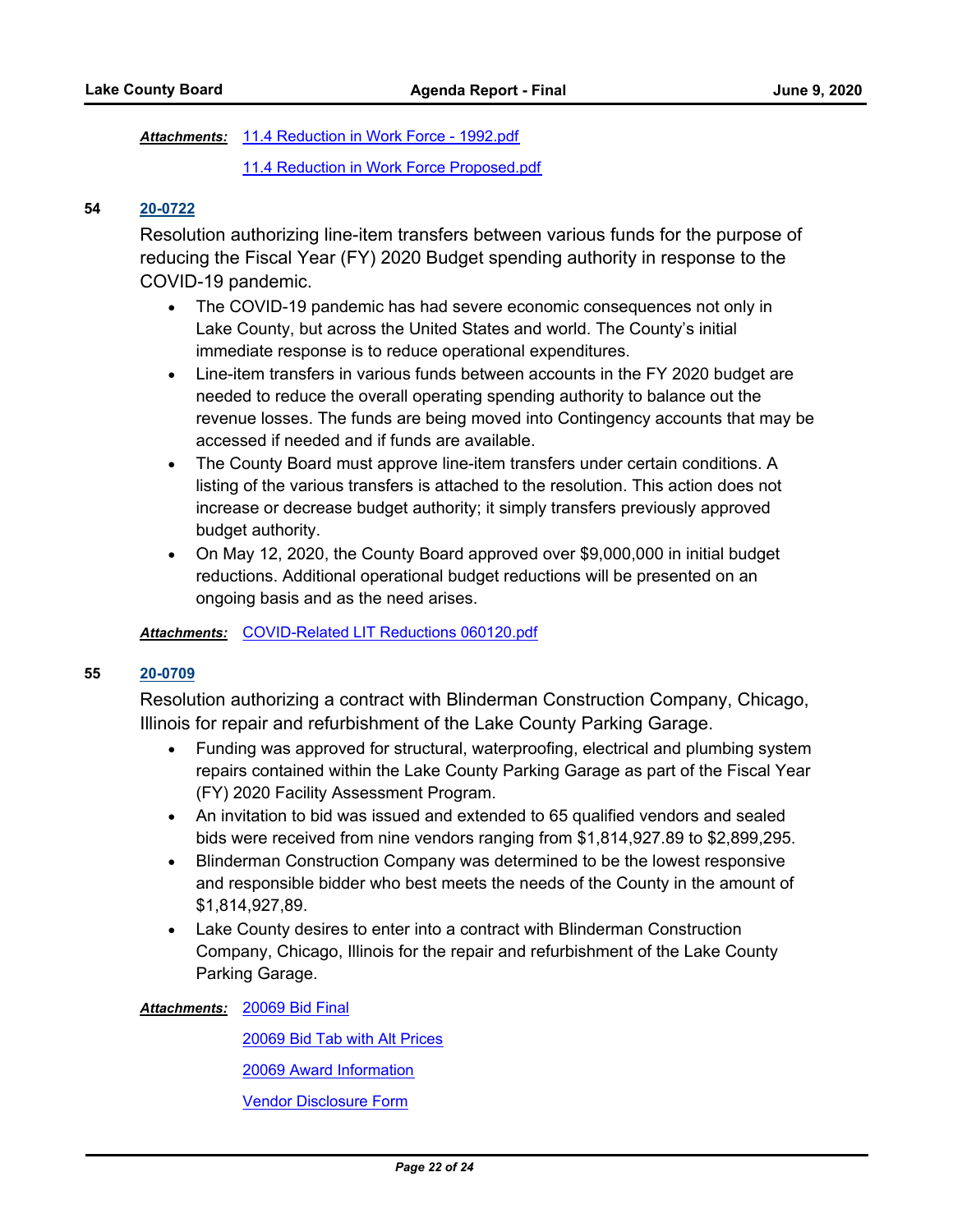## **56 [20-0742](http://lakecounty.legistar.com/gateway.aspx?m=l&id=/matter.aspx?key=19751)**

Resolution authorizing an emergency appropriation for the CARES Act Coronavirus Relief Fund by the F&A Special Committee on COVID-19 Recovery in the amount of \$19,000,000 and funded through Lake County's allocation of the CARES Act Coronavirus Relief Fund.

- · The Coronavirus Aid, Relief, and Economic Security (CARES) Act was passed by Congress and signed into law on March 27, 2020. Lake County's population over 500,000 resulted in the ability to directly apply for funding. On April 23, 2020, Lake County received \$121,539,986.20.
- · These funds are required to be used to cover expenses that: 1) are necessary due to the public health emergency with respect to the Coronavirus Disease 2019 (COVID-19); 2) were not accounted for in Lake County's approved Fiscal Year 2020 budget; and 3) were incurred during the period March 1, 2020 - December 30, 2020.
- · On Friday, May 22, 2020, the F&A Special Committee on COVID-19 Recovery determined the use of a portion of these funds: \$4,000,000 for rental assistance, \$2,000,000 for food insecurity, \$10,000,000 for small business assistance, and \$2,000,000 for Lake County COVID-19-related expenses. On Friday, May 29, 2020, the F&A Special Committee on COVID-19 Recovery also determined the use of a portion of these funds: \$1,000,000 for utility assistance.
- · An emergency appropriation is necessary to make the funds available for these purposes.
- · Additional emergency appropriations will be necessary to make the rest of the funds available for use.
- · To ensure maximum efficiency in meeting community needs within each of these program funds, Lake County will contractually rely on other community partners to distribute funds to their clients in accordance with federal spending criteria, and contract authority will be delegated within each program fund to the County Administrator or their designee(s).

*Attachments:* [CARES Act Funding Emergency Appropriation.pdf](http://lakecounty.legistar.com/gateway.aspx?M=F&ID=e9887fe7-05d9-4809-b0a2-64e0452c1fcf.pdf)

## **APPOINTMENTS**

## **57 [20-0784](http://lakecounty.legistar.com/gateway.aspx?m=l&id=/matter.aspx?key=19794)**

Resolution appointing additional qualified members to the Board of Review.

- · The County Board has declared that members of the Board of Review need additional assistance to complete the upcoming tax year hearings.
- · There were 18 eligible individuals who passed the Board of Review qualifying exam or have served regularly as alternate members.
- · The Chair is authorized to appoint alternate members.

[2020 Board of Review Alternate Members](http://lakecounty.legistar.com/gateway.aspx?M=F&ID=f3be46df-f30f-4f64-8eb8-7b5a7754a147.pdf) *Attachments:*

[Lois Chaveriat Resume](http://lakecounty.legistar.com/gateway.aspx?M=F&ID=2e65559f-8276-483e-b6c8-3f6f65d8d573.pdf)